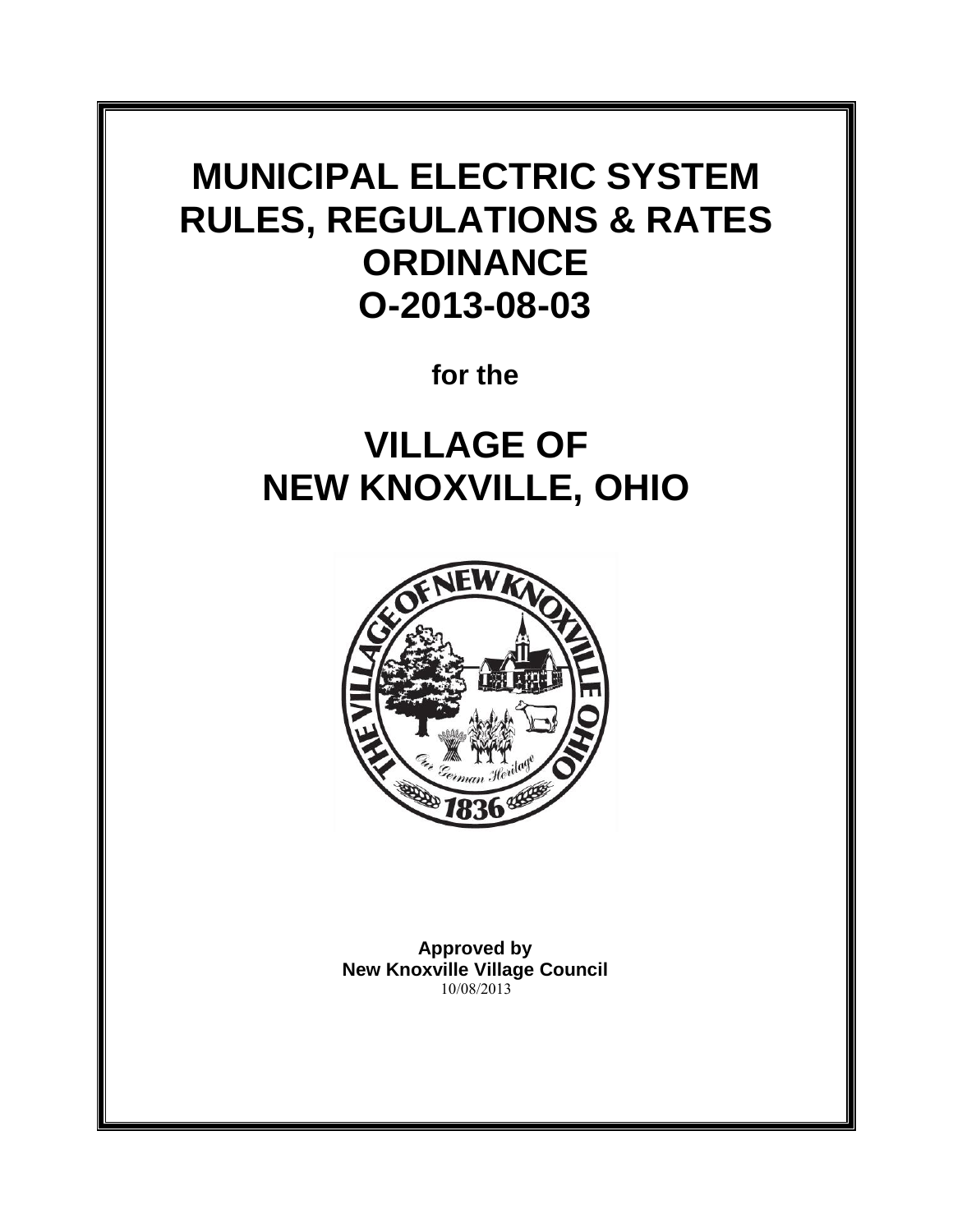**American Municipal Utilities** 



Your Community Utility Partner

### ORDINANCE – O2013-08-03

ORDINANCE ESTABLISHING SERVICE RULES, REGULATIONS AND RATES FOR THE MUNICIPAL ELECTRIC SYSTEM OF NEW KNOXVILLE, AUGLAIZE COUNTY, OHIO

Be It Ordained by the Council of the Village of New Knoxville, Ohio, that the following shall constitute the Service Rules, Regulations and Rates for the Municipal Electric System of New Knoxville, Auglaize County, Ohio.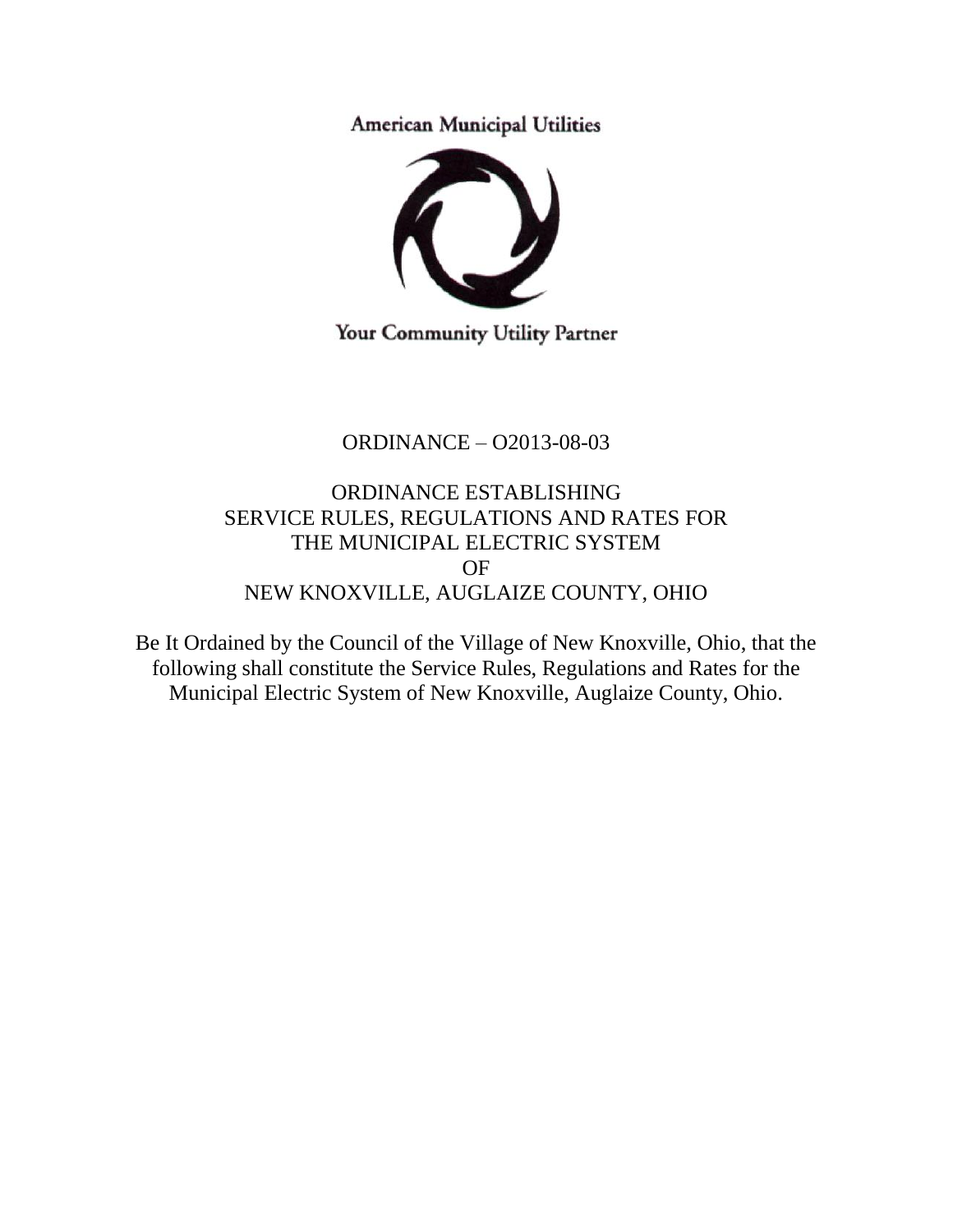### **TABLE OF CONTENTS**

| CONSUMER RESPONSIBLE FOR CHARGES FOR WHOLE CONTRACT PERIOD:  8      |  |
|---------------------------------------------------------------------|--|
|                                                                     |  |
| DISCONTINUANCE OF SUPPLY BECAUSE OF FRAUD, LOSS OR DAMAGE:  9       |  |
|                                                                     |  |
|                                                                     |  |
|                                                                     |  |
|                                                                     |  |
| DISCONTINUANCE OF SUPPLY BECAUSE CONSUMER IS VACATING PREMISES:  10 |  |
|                                                                     |  |
|                                                                     |  |
|                                                                     |  |
|                                                                     |  |
|                                                                     |  |
|                                                                     |  |
|                                                                     |  |
| CONSUMER SHALL NOTIFY VILLAGE OF INCREASE OR DECREASE IN LOAD:  12  |  |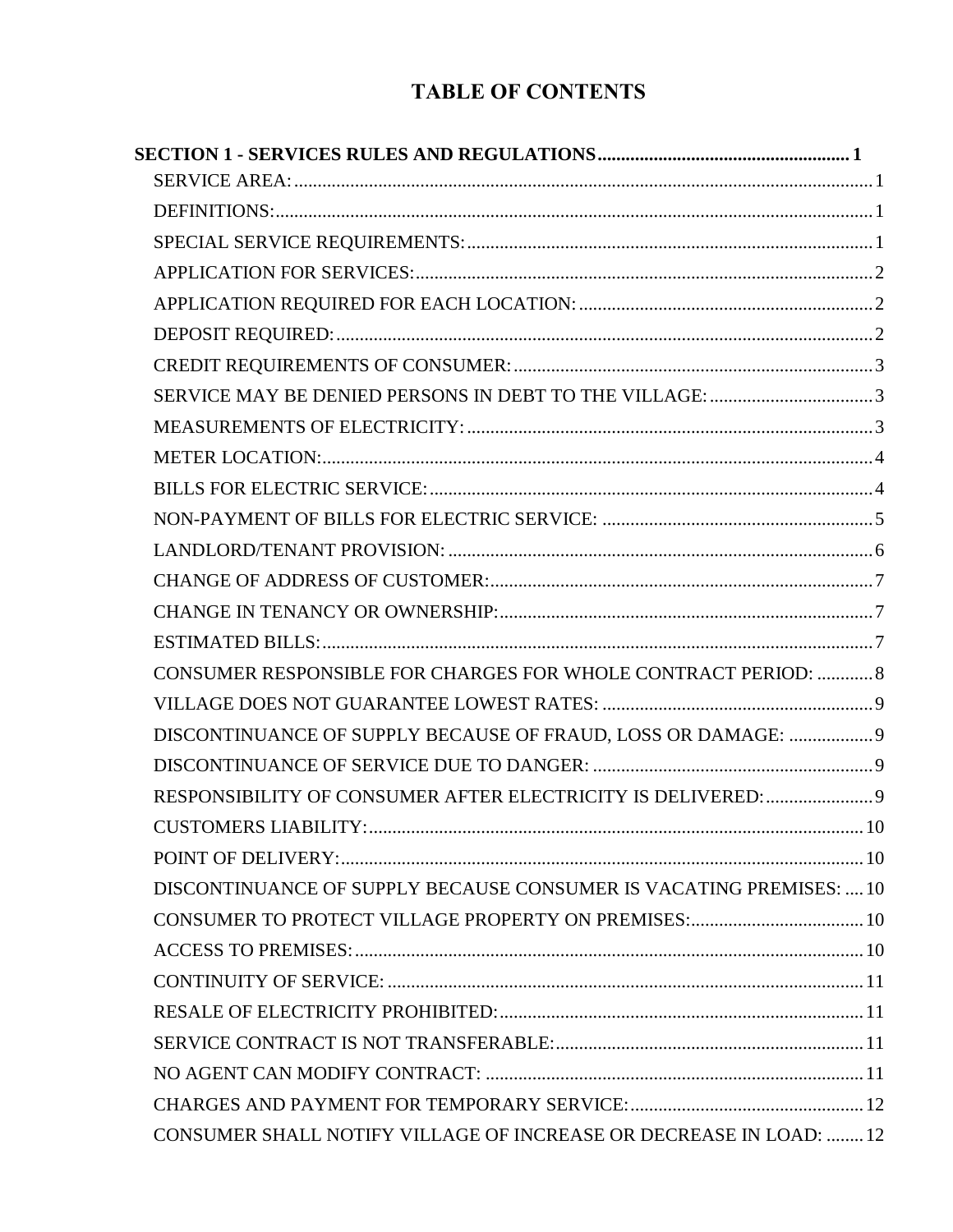| LOCATIONS AND ENCLOSURE FOR EQUIPMENT ON CONSUMER'S PREMISES:  13             |  |
|-------------------------------------------------------------------------------|--|
|                                                                               |  |
|                                                                               |  |
|                                                                               |  |
|                                                                               |  |
|                                                                               |  |
|                                                                               |  |
| CONSUMER SHALL PAY FOR CHANGES IN VILLAGE FACILITIES:  15                     |  |
|                                                                               |  |
|                                                                               |  |
|                                                                               |  |
| UNDERGROUND SERVICE FROM OVERHEAD SYSTEMS OF DISTRIBUTION:  16                |  |
| CONSUMER'S SERVICE ENTRANCE AND SERVICE EQUIPMENT:  17                        |  |
|                                                                               |  |
|                                                                               |  |
| USE AND CHARACTERISTICS OF CONSUMER'S ELECTRICAL DEVICES:  19                 |  |
|                                                                               |  |
|                                                                               |  |
| <b>SECTION II - RATE SCHEDULES AND RATE ADJUSTMENT CLAUSES  22</b>            |  |
|                                                                               |  |
|                                                                               |  |
|                                                                               |  |
|                                                                               |  |
|                                                                               |  |
|                                                                               |  |
| <b>SECTION III – EFFECTIVE DATE OF ORDINANCE</b> Error! Bookmark not defined. |  |
|                                                                               |  |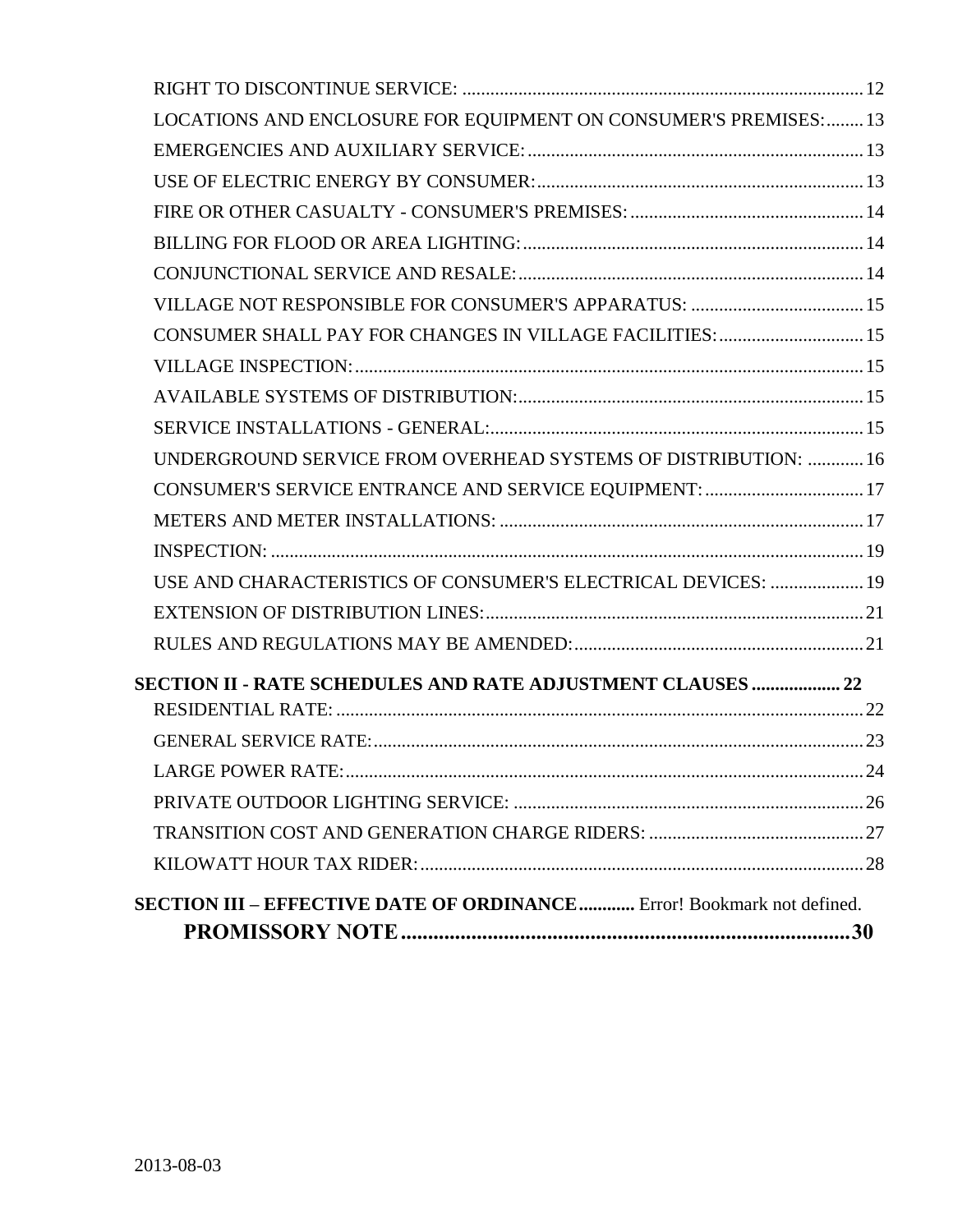$\frac{2}{3}$ 

#### <span id="page-4-0"></span>**SECTION 1 - SERVICES RULES AND REGULATIONS**

### <span id="page-4-1"></span>**SERVICE AREA:**

 Service is available within the corporate area of New Knoxville and outside the corporate area in those sections presently being served by the Village. At its option, the Village may provide service to other unincorporated areas where the Village determines that service is economically feasible.

#### <span id="page-4-2"></span>**DEFINITIONS:**

- Consumer: As used herein, the word "Consumer" means the customer (person, firm or corporation) using electricity delivered to the premises, building or establishment where used, or for whose account and use such electricity is delivered, and also the owner, occupant, tenant or lessee of the premises, building or establishment.
- Customer: same definition as used for "Consumer".
- Landlord: As used herein, the word "Landlord" shall refer to the owner of the structure and/or 17 location where a Consumer is receiving electric service.
- Month: As used herein, the word "Month" shall mean elapsed time between two successive meter readings, approximately thirty (30) days apart.
- 20 Utility: As used herein, the word "Utility" shall mean the Village of New Knoxville and its Municipal Electric System or Department.
- Village: As used herein, the word "Village" refers in each and every case to the Village of New Knoxville and its Municipal Electric System or Department.
- The singular includes the plural and the plural includes the singular.
- The masculine, feminine and neuter each include each of the other genders.
- 

### <span id="page-4-3"></span>**SPECIAL SERVICE REQUIREMENTS:**

 When the use of electricity is subject to violent fluctuations, as in the case of welders and other equipment, the Consumer, if requested by the Village, shall at his own expense, reasonably limit such fluctuation.

 In the case of welding machines and other equipment of similar characteristics, where the metered maximum demand is not a measure for the capacity required to be installed by the Village to ensure satisfactory service, the Village may provide service under a special service contract which contract shall make adequate allowance for the additional equipment and feeder capacity necessary to service the load in question. Published rates shall not apply to loads with abnormal service requirements when in the opinion of the Village the magnitude of such loads will jeopardize the quality of service rendered to other Consumers.

 Electric melting furnaces are considered as equipment requiring special service arrangements when the maximum instantaneous demand of each furnace or a combination of such furnaces is sufficient

- to cause unreasonable and/or disturbing voltage fluctuations.
- 

 The Village Administrator is hereby authorized to establish special service charges on a contractual basis for loads requiring capacity in excess of the normally metered maximum demand.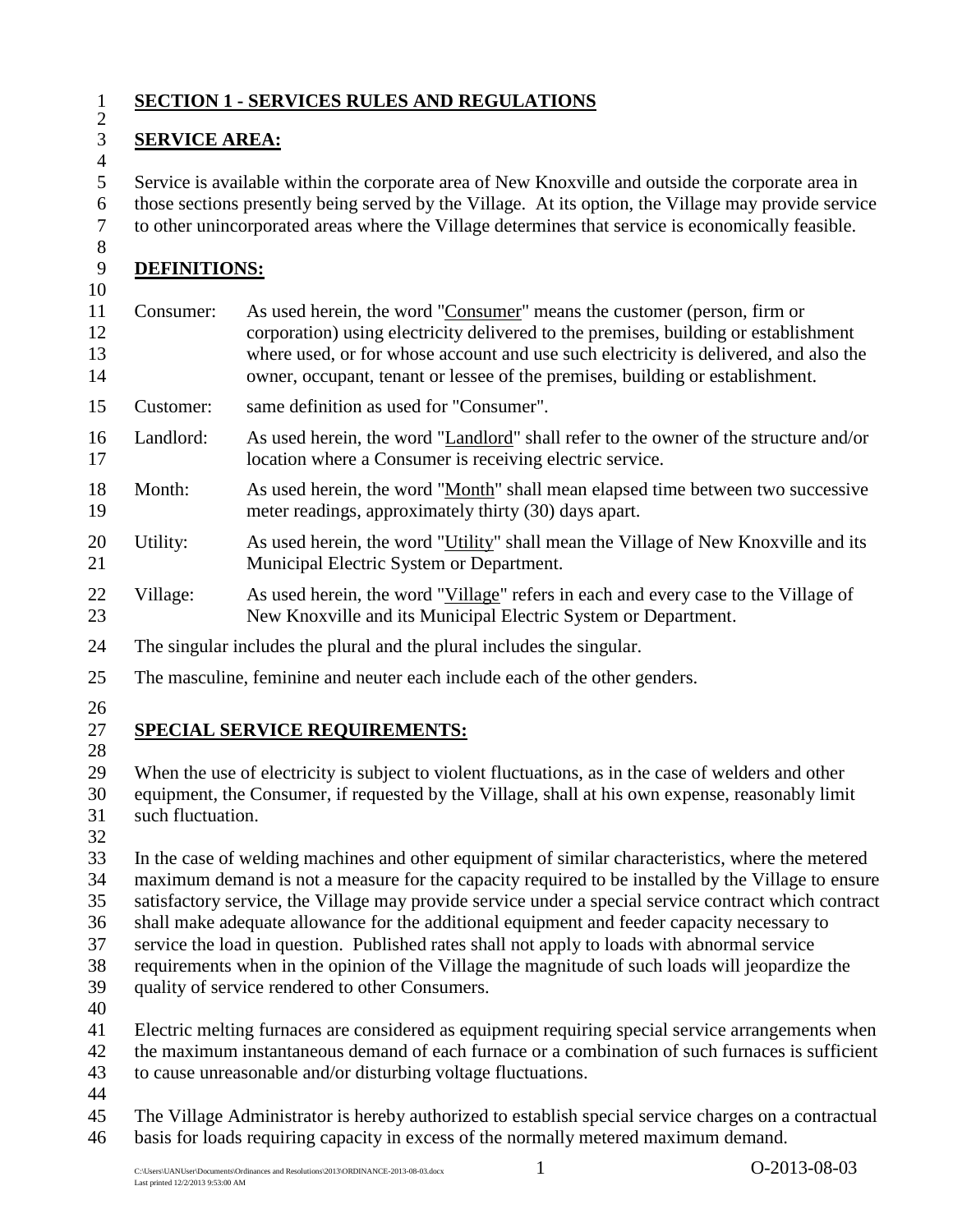### <span id="page-5-0"></span>**CLASSES OF SERVICE:**

| <b>Residential Rates:</b>                     | The residential rates are limited to individual residences, single flats and<br>single apartments, and churches with single phase service.                                                                                                                                                                                                                                                                                                                                                                                                                                                         |
|-----------------------------------------------|----------------------------------------------------------------------------------------------------------------------------------------------------------------------------------------------------------------------------------------------------------------------------------------------------------------------------------------------------------------------------------------------------------------------------------------------------------------------------------------------------------------------------------------------------------------------------------------------------|
| <b>General Service Rates:</b>                 | General Service Rates shall apply to commercial Consumers and also to<br>any Consumer requiring three (3) phase service; or for combined three (3)<br>phase and single phase services where such is required.                                                                                                                                                                                                                                                                                                                                                                                      |
| <b>Large Power Rates:</b>                     | This rate is available to industrial Consumers requiring three (3) phase<br>service and primary metering.<br>Note: A separate contract between the Village and the Consumer may be<br>required depending on power and service requirements.                                                                                                                                                                                                                                                                                                                                                        |
| <b>APPLICATION FOR SERVICES:</b>              |                                                                                                                                                                                                                                                                                                                                                                                                                                                                                                                                                                                                    |
|                                               | Before the Village will supply any electric service, the person desiring the same must make<br>application in writing to the Village (on printed forms supplied by it for the purpose), specifying the<br>place or location where service is desired, and agreeing to comply with all the terms, rules and<br>regulations of the Village covering such service and agreeing to pay for the same conformably with<br>the rates of the Village applicable to the class of service desired.                                                                                                           |
| service.                                      | All applications for service must be accepted in behalf of the Village by its officers or duly<br>authorized agents, and upon such acceptance such application becomes a contract between the<br>Consumer and the Village and binding upon both. The Village will not serve and may refuse to<br>continue to serve any Consumer who refuses to make a proper application to the Village or who<br>refuses to accept service or to continue conformably with the schedule of the Village, which<br>schedule includes not only the rates of the Village, but the rules and regulations governing its |
|                                               | <b>APPLICATION REQUIRED FOR EACH LOCATION:</b>                                                                                                                                                                                                                                                                                                                                                                                                                                                                                                                                                     |
|                                               | Consumers desiring service must make a separate application for each location or premises where<br>service is desired. The Village will not serve more than one location, residence, place of business<br>or premises under a single application or contract for service.                                                                                                                                                                                                                                                                                                                          |
| <b>DEPOSIT REQUIRED:</b>                      |                                                                                                                                                                                                                                                                                                                                                                                                                                                                                                                                                                                                    |
|                                               | With each application for service, the following deposits are required:                                                                                                                                                                                                                                                                                                                                                                                                                                                                                                                            |
| \$250.00<br>\$300.00<br>\$400.00<br>$\bullet$ | "Residential" unit, renter occupied;<br>"Residential" unit with electric heat, renter occupied;<br>"General Service" or "Large Power" A higher minimum deposit may be required<br>based upon past usage for the building, and/or expected usage. The minimum shall<br>be set by the Village Administrator.                                                                                                                                                                                                                                                                                         |

<span id="page-5-2"></span><span id="page-5-1"></span>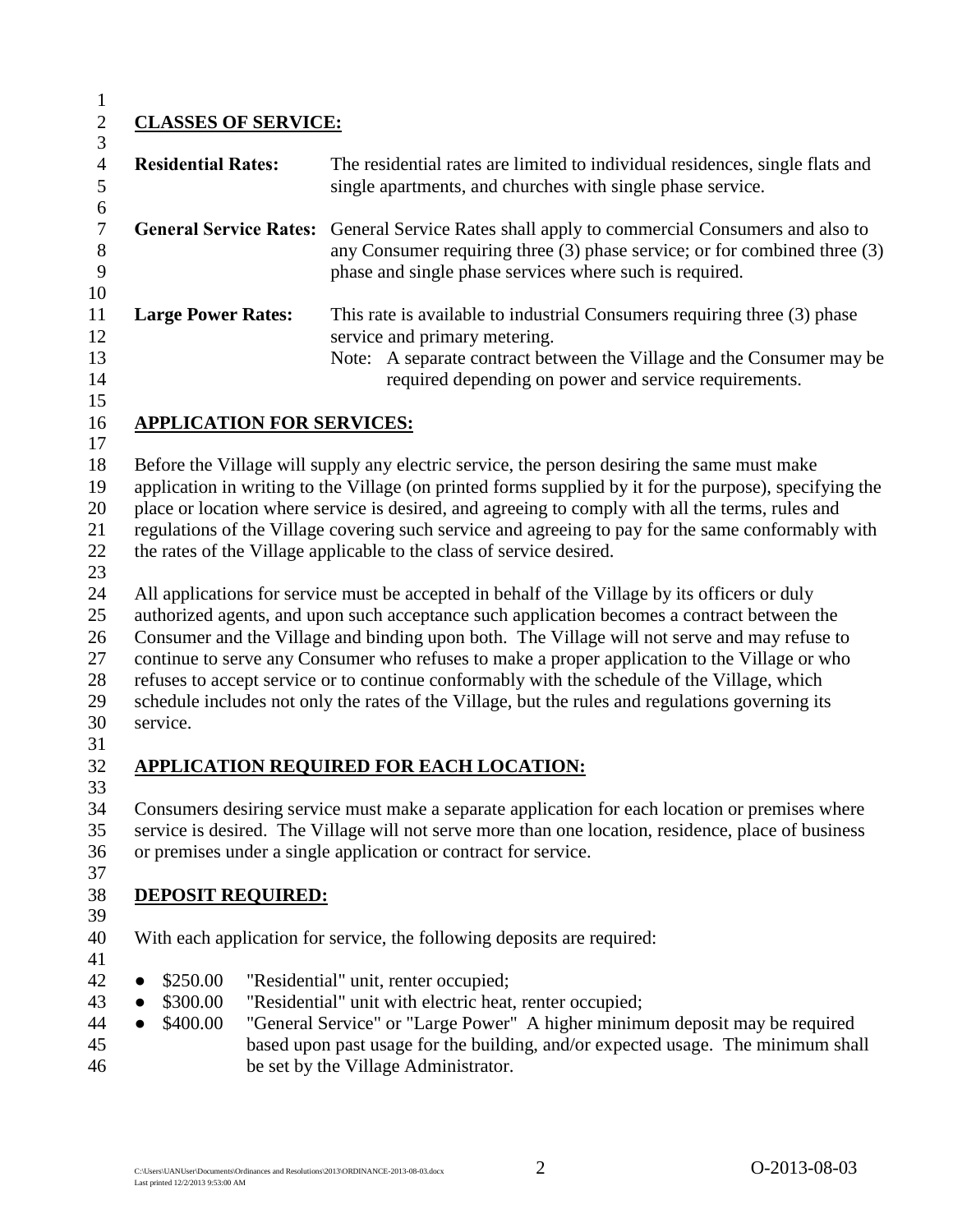- 
- Owners of Commercial Property: The Utility shall have a reasonable time in which to ascertain that
- the obligations of the Consumer have been fully performed before returning any deposit. Said
- deposit shall be credited to the Consumer's account when payments have been made by the due date
- on twelve (12) consecutive months, unless the Consumer's account has been terminated. Where the
- account has been terminated, any remaining deposit not used to credit the account shall be directly
- reimbursed to the Consumer within thirty (30) calendar days.
- 
- Renters of Residential and Commercial Property: The Utility shall have a reasonable time in which
- to ascertain that the obligations of the Consumer have been fully performed before returning any
- deposit. When the account ends or terminates, any remaining deposit not used to credit the account
- shall be directly reimbursed to the Consumer within thirty (30) calendar days.
- 

No interest shall be paid on deposits.

#### <span id="page-6-0"></span> **CREDIT REQUIREMENTS OF CONSUMER:**

 The Village shall have the right at any time to require the Consumer to make a reasonable deposit or to give a reasonable safe guaranty to secure payment of its bills for electric service, conformable with the laws of the State of Ohio.

- 
- 

### <span id="page-6-1"></span>**SERVICE MAY BE DENIED PERSONS IN DEBT TO THE VILLAGE:**

 The Village reserves the right to refuse to service, and to refuse to continue to serve, persons who are in debt to the Village for service and who have made no arrangements satisfactory to the Village concerning the payment of the amounts owing.

### 

### <span id="page-6-2"></span>**MEASUREMENTS OF ELECTRICITY:**

- Electric energy supplied to the Consumer shall be measured by meters or metering equipment suitable for the purpose, supplied, installed and maintained by the Village. The meter readings shall be prima facie evidence of the amount of electricity supplied.
- 

All meters and metering equipment shall be considered accurate if they register within three

percent (3%) fast or three percent (3%) slow. Whenever a meter or metering equipment is found to

be inaccurate, it shall be restored to accuracy or shall be replaced by the Village with an accurate

meter or metering equipment without expense to the Consumer. Consumers requesting meter

checks for accuracy will be billed \$25.00 if the meter is found to be accurate or slow.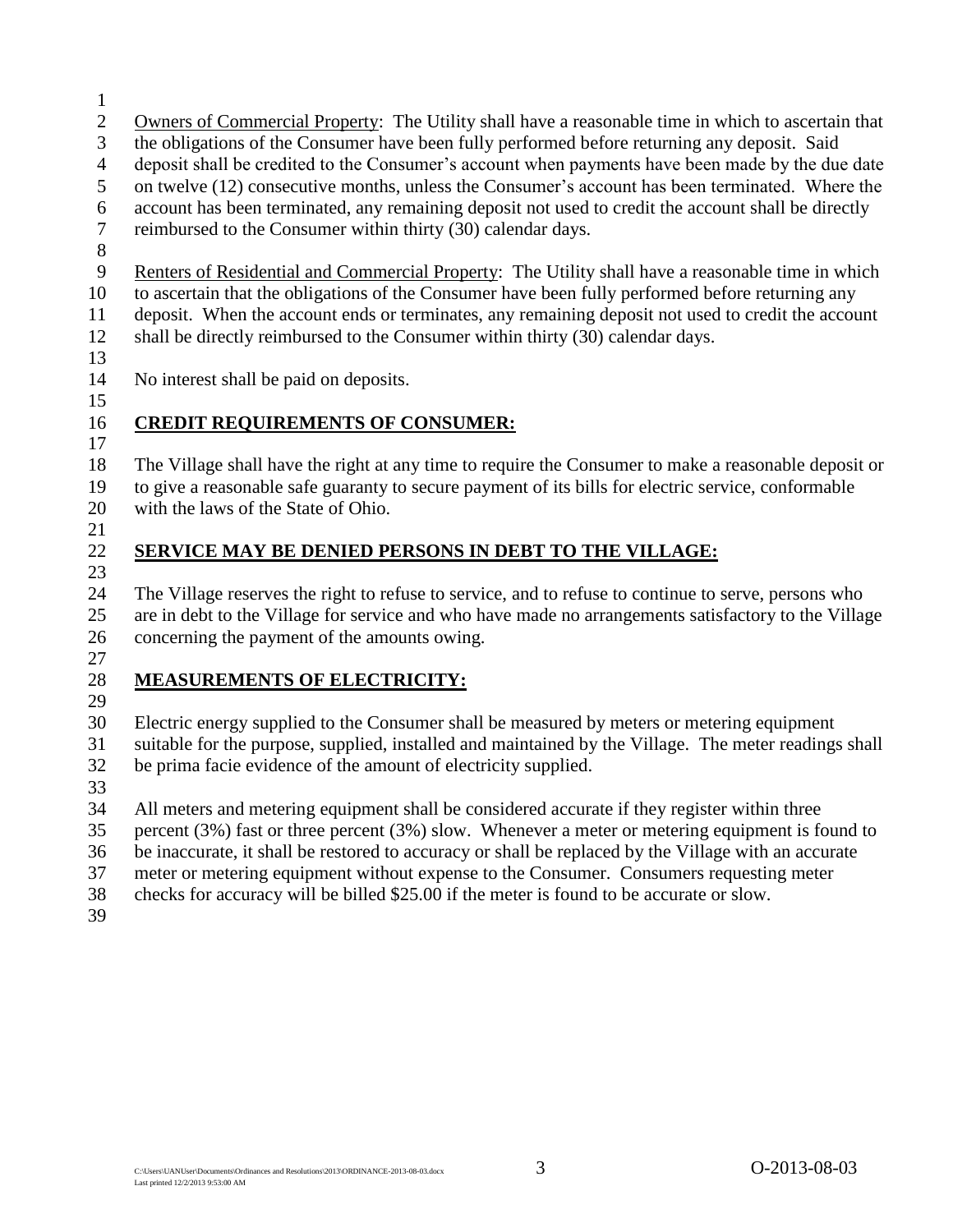#### <span id="page-7-0"></span>**METER LOCATION:**

Each Consumer shall provide without charge to the Village a suitable location for the meters and

metering equipment to be furnished by the Village, and the Village shall have the right to determine

where its meters or metering equipment shall be located on the premises of the Consumer. The

meters or metering equipment must be located and installed by the Consumers electric contractor to

be easily accessible to the Village's employees or agents, and must be located in a safe place and

 free from the possibility of danger. Meters will not be set nor allowed in coal cellars nor in place where there is likelihood that they will be damaged. The Village reserves the right to require a

relocation of its meters and metering equipment from time to time to effectuate the purposes of this

provision of its schedule, and the Consumer shall provide for such relocation on request and at the

- expense of the Consumer.
- 

### <span id="page-7-1"></span>**BILLS FOR ELECTRIC SERVICE:**

 (a) Under normal conditions, meters and metering equipment will be read monthly, and a bill based on such readings will be rendered to the Consumer. Bills will indicate the following: 18 • number of kilowatt-hours (kWh) supplied; 19 • maximum monthly demand (if applicable); 20 • the last day on which the bill is payable before a delayed payment penalty will be 21 added: **•** the amount of the bill if paid on time; **•** the amount of the bill if payment is not paid on time, and the delayed payment penalty is added. All bills for service are payable at: **•** the Village Municipal Building (101 South Main Street); 28 • at the payment drop box located at the alley just west of the Village Municipal Building; ● by U.S. Mail, addressed to N.K. Department of Utilities, PO Box 246, New Knoxville, OH 45871-0246; ● bills may also be paid by electronic withdrawal from the Consumers checking or savings account upon authorization by the Consumer; 34 • other places as the Village from time to time may designate. The Village's electric rate schedules provide for the addition of a delayed payment penalty. (b) The Village may require that meters or metering equipment be read and bills for electric service be paid on a weekly, bi-weekly or other periodic basis when, in its judgment, such a procedure is necessary or desirable. In those cases and during those periods of time when the Village exercises its right to read its meters and metering equipment and render its bills for electricity on other than a monthly basis, all bills for electric service will be computed upon a monthly basis in accordance with the applicable rates for such service, due allowances and adjustments being made on meter readings obtained and adjusted to a monthly basis. (c) All utility payments shall be applied first to water, then to sewer, then to refuse, then to electricity.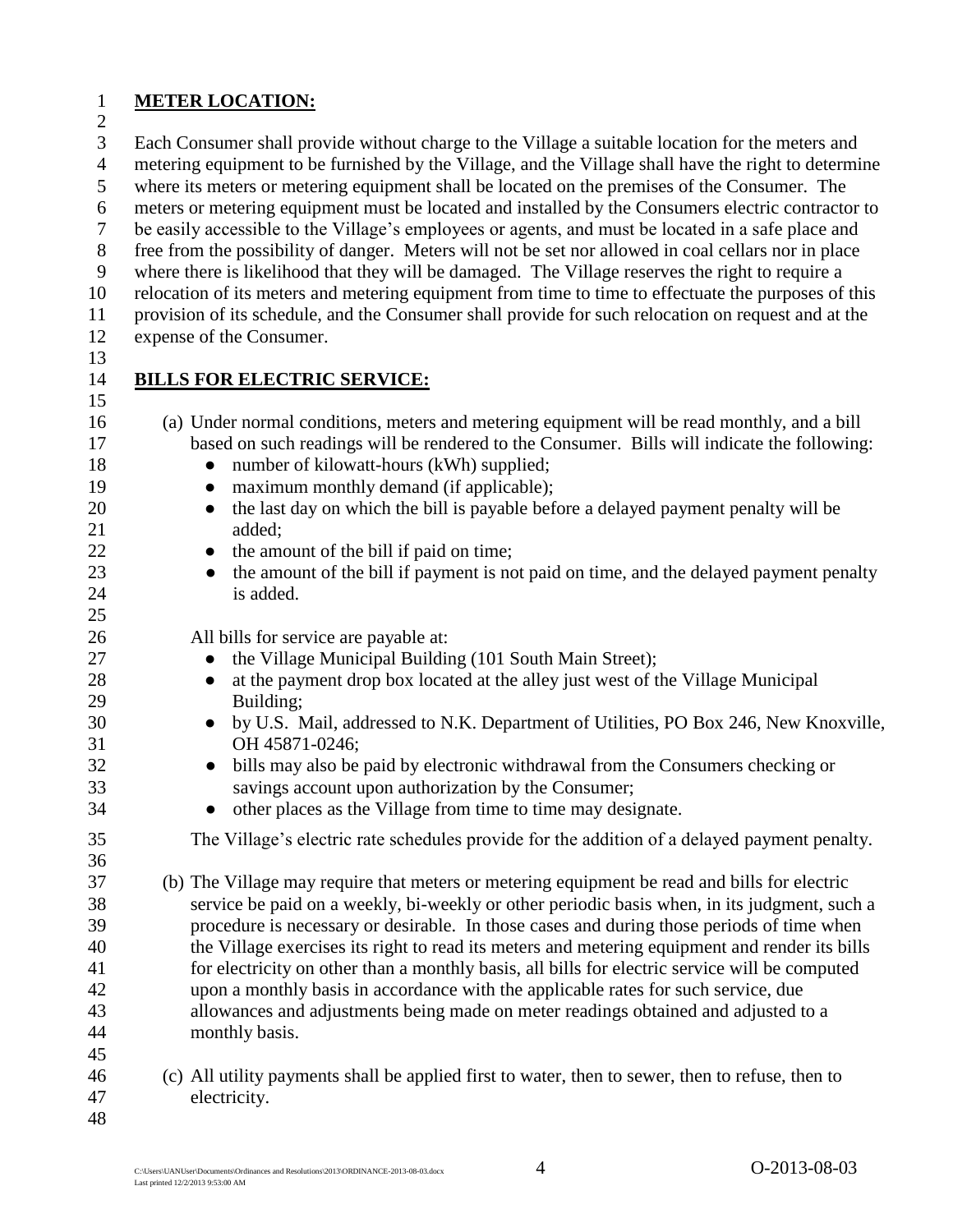<span id="page-8-0"></span>

| $\mathbf{1}$     |                                                                                                     |                                                                                       | (d) DISHONORED CHECK CHARGE: Whenever a Consumer pays a bill by check and the                        |  |  |
|------------------|-----------------------------------------------------------------------------------------------------|---------------------------------------------------------------------------------------|------------------------------------------------------------------------------------------------------|--|--|
| $\mathbf{2}$     |                                                                                                     |                                                                                       | check is returned to the Utility by the Consumer's financial institution for lack of sufficient      |  |  |
| $\mathfrak{Z}$   |                                                                                                     |                                                                                       | funds in the Consumer's account, the Consumer will be assessed a dishonored check charge             |  |  |
| $\overline{4}$   |                                                                                                     |                                                                                       | of twenty-five dollars (\$25.00) for each check returned.                                            |  |  |
| 5                |                                                                                                     |                                                                                       |                                                                                                      |  |  |
| $\boldsymbol{6}$ |                                                                                                     |                                                                                       | (e) The Village will charge and collect, in advance, the sum of twenty dollars (\$20.00) for         |  |  |
| $\boldsymbol{7}$ |                                                                                                     | reconnecting a Consumer's service after service has been disconnected because of non- |                                                                                                      |  |  |
| $8\,$            |                                                                                                     |                                                                                       | payment of bill when due and/or for violation of these rules and regulations, except as noted        |  |  |
| 9                |                                                                                                     |                                                                                       | where fraudulent use is involved. If the reconnection is requested and made after regular            |  |  |
| 10               |                                                                                                     |                                                                                       | business hours, the charge shall be fifty dollars (\$50.00).                                         |  |  |
| 11               |                                                                                                     |                                                                                       |                                                                                                      |  |  |
| 12               |                                                                                                     |                                                                                       | NON-PAYMENT OF BILLS FOR ELECTRIC SERVICE:                                                           |  |  |
| 13               |                                                                                                     |                                                                                       |                                                                                                      |  |  |
| 14               |                                                                                                     |                                                                                       | It is determined that a Consumer is delinquent in rendering payment for service when the billing for |  |  |
| 15               | service remains unpaid after five (5) business days from the due date. Whenever a Consumer is       |                                                                                       |                                                                                                      |  |  |
| 16               | delinquent in providing payment for service from the due date of the bill, the Utility shall mail a |                                                                                       |                                                                                                      |  |  |
| 17               |                                                                                                     |                                                                                       | Delinquency Notice to the Consumer (and Landlord/Consumer if applicable).                            |  |  |
| 18               |                                                                                                     |                                                                                       |                                                                                                      |  |  |
| 19               |                                                                                                     |                                                                                       | The Utility may, after proper and reasonable notice of pending termination of service (not less than |  |  |
| 20               |                                                                                                     |                                                                                       | ten (10) days), terminate the Consumer's service during normal Utility business hours in compliance  |  |  |
| 21               |                                                                                                     |                                                                                       | with the following conditions:                                                                       |  |  |
| 22               |                                                                                                     |                                                                                       |                                                                                                      |  |  |
| 23               | (a)                                                                                                 |                                                                                       | No delinquent bill disconnections may be made after 12:30 p.m. on the day preceding a day            |  |  |
| 24               |                                                                                                     |                                                                                       | that all services necessary for the Consumer to arrange and the Utility to perform                   |  |  |
| 25               |                                                                                                     |                                                                                       | reconnection are not regularly performed.                                                            |  |  |
|                  |                                                                                                     |                                                                                       |                                                                                                      |  |  |
| 26               | (b)                                                                                                 |                                                                                       | On the day of termination of service, the Utility will provide the Consumer with a                   |  |  |
| 27               |                                                                                                     |                                                                                       | Termination Notice, securely attached in a conspicuous location, prior to termination.               |  |  |
| 28               | (c)                                                                                                 |                                                                                       | Those Utility employees who normally perform the termination of service will be authorized           |  |  |
| 29               |                                                                                                     | to either:                                                                            |                                                                                                      |  |  |
| 30               |                                                                                                     |                                                                                       |                                                                                                      |  |  |
|                  |                                                                                                     | (1)                                                                                   | Be able to dispatch an employee to the premises to accept payment, or                                |  |  |
| 31               |                                                                                                     | (2)                                                                                   | Be otherwise able to make available to the Consumer means to avoid disconnection.                    |  |  |
| 32               |                                                                                                     |                                                                                       | Such employees at the premises shall not be authorized to make extended payment                      |  |  |
| 33               |                                                                                                     |                                                                                       | arrangements.                                                                                        |  |  |
| 34               |                                                                                                     |                                                                                       |                                                                                                      |  |  |
| 35               | (d)                                                                                                 |                                                                                       | In conjunction with service to the Consumer of the termination notice provided for herein,           |  |  |
| 36               |                                                                                                     |                                                                                       | the Utility shall advise Consumer of the business address, telephone number, business hours,         |  |  |
| 37               |                                                                                                     |                                                                                       | and a Utility representative to be contacted in the event the Consumer desires to dispute the        |  |  |
| 38               |                                                                                                     |                                                                                       | reasons for such termination and of the Consumer's right to complain or appeal to Council            |  |  |
| 39               |                                                                                                     |                                                                                       | should he or she be dissatisfied with the Utility's reasons for terminating service. Upon            |  |  |
| 40               |                                                                                                     |                                                                                       | request of the Consumer, the Utility shall provide an opportunity for review of the initial          |  |  |
| 41               |                                                                                                     |                                                                                       | decision concerning such dispute.                                                                    |  |  |
| 42               |                                                                                                     |                                                                                       |                                                                                                      |  |  |
| 43               | (e)                                                                                                 |                                                                                       | The notice of termination sent to the service address (and billing address, if different) shall      |  |  |
| 44               |                                                                                                     |                                                                                       | be in writing, and shall:                                                                            |  |  |
|                  |                                                                                                     |                                                                                       |                                                                                                      |  |  |
| 45               |                                                                                                     | (1)                                                                                   | Identify the amount owed, the date which service may be terminated, and the reason                   |  |  |
| 46               |                                                                                                     |                                                                                       | for termination.                                                                                     |  |  |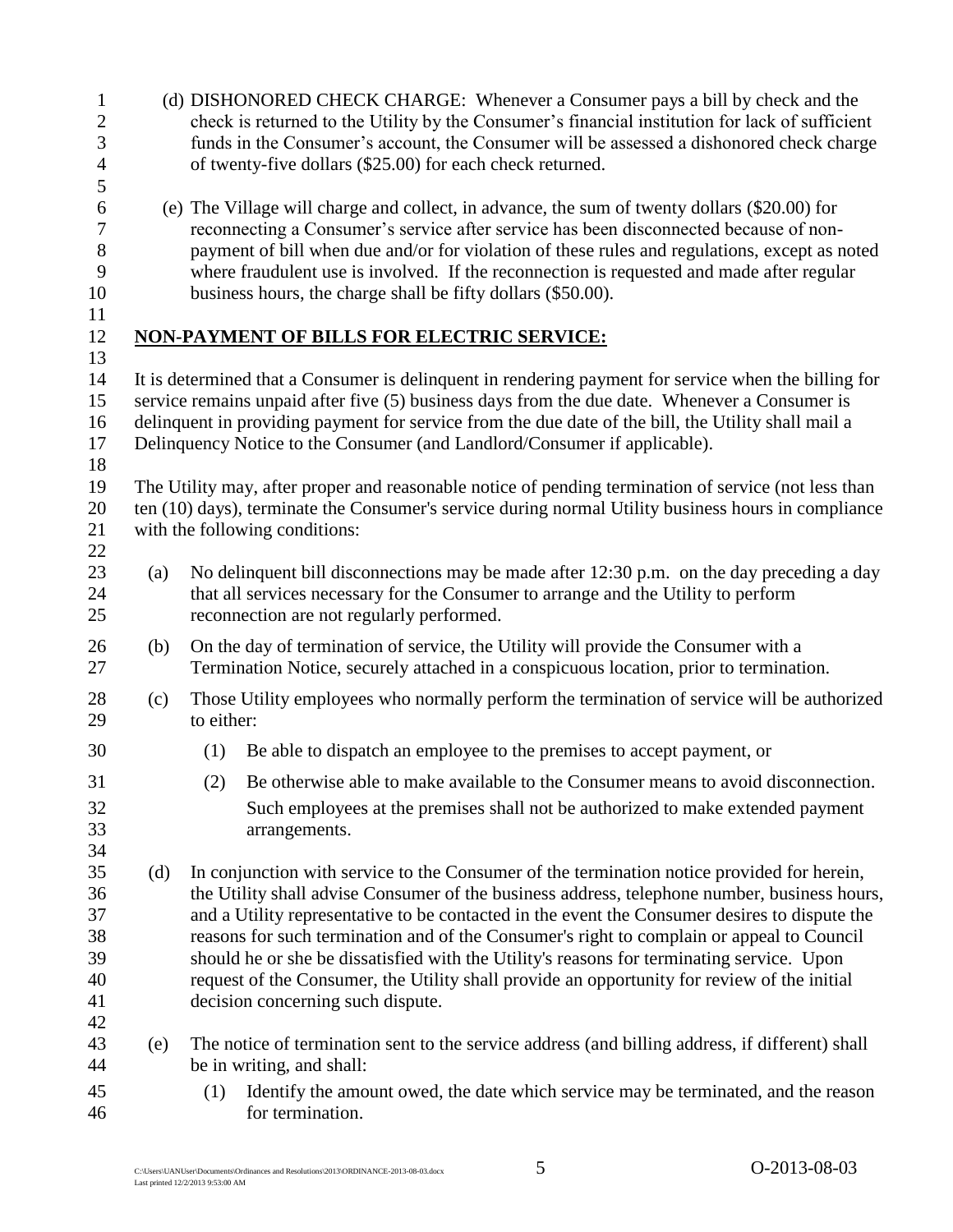(2) Include an explanation of the payment alternatives available to a Consumer whose account is delinquent (i.e., promissory note Exhibit "A").

Termination of service for nonpayment is prohibited without the approval of Council when the

termination of service would make operation of necessary medical or life-supporting equipment,

known by the Utility to be in service, impossible or impractical. Service shall not be terminated if

the Consumer enters into and makes payments in accordance with an extended payment plan.

If a guarantor is required in order to reestablish service, the guarantor must sign an acknowledgment

 or willingness to accept the responsibility for payment of the Consumer's bill in case of the Consumer's default.

#### <span id="page-9-0"></span> **LANDLORD/TENANT PROVISION:**

 The Utility may terminate utility service to individuals whose utility services are included in rental payments and of Consumers residing in master-metered premises owned by Landlord/Consumers, in accordance with the following: (a) The Utility has provided the notices as required by provisions of these Rules and Regulations. The Utility in its Delinquency Notice must also: (1) Summarize the remedies tenants may choose to prevent disconnection or to have 21 service reconnected: and (2) Inform tenants that a list of procedures and forms to prevent disconnection or to have service reconnected are available from the Utility upon request. (b) Consumers inquiring in response to the posted notice required in paragraph (a) of this rule shall be informed of the amount due for the current month's service and that by submitting a single payment to the utility in that amount, tenants may prevent disconnection of service. 28 (c) Payment by tenants equal to or exceeding the Landlord/Consumer's current electric service<br>29 bill for those premises shall be credited to the appropriate account provided that the Utility bill for those premises shall be credited to the appropriate account, provided that the Utility is under no obligation to accept partial payment from individual tenants and may choose to accept only a single payment from a representative acting on behalf of all the tenants. (d) The Utility shall not disconnect service to master-metered premises when: (1) A tenant delivers to the Utility a copy of the written notice signed by fifty percent (50%) or more of the tenants of the occupied dwelling units which notice shall designate the imminent disconnection of utility service (as shown by the disconnection notices received) as a reason for the notice; (2) A tenant informs the Utility in writing of the date of the last day on which rent may be paid before a penalty is assessed or the date on which default on the lease or rental agreement can be claimed; and (3) The tenants who sign the disconnection notice timely invoke the remedies provided below: (a) Deposit all rent that is due and thereafter becomes due to the landlord, with the clerk of the municipal or county court having jurisdiction; and (b) Apply to the court for an order to use the rent deposited to remedy the condition or conditions specified in the tenant's notice to the landlord (including but not necessarily limited to payment to the Utility rendering the disconnection notice).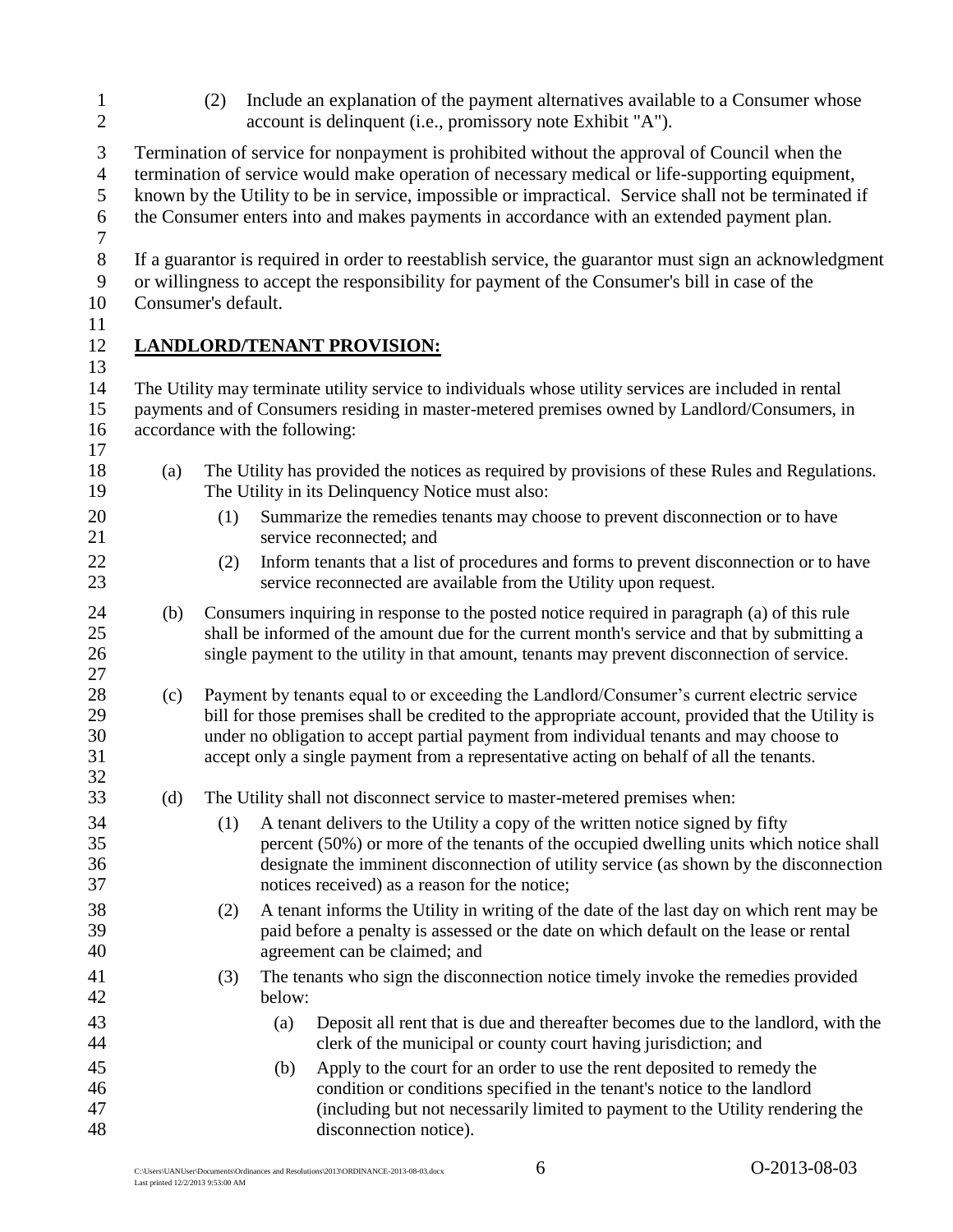- (e) If service has been terminated to Consumers whose utility services are included in rental payments or who are residing in master-metered premises, the Utility shall inform the Consumers upon their inquiry that service will be reconnected upon payment of the amount due for the current month's service plus any reconnection charge if such payment is made within fourteen days of termination, and that service will continue so long as payment for each month's service (based upon actual or estimated consumption) is made by the tenant's representative by the due date of the bill thereof. If the Consumers choose to have their service reconnected by paying the current month's bill and payment is not made by the due date each month, the Utility shall post the notice in a conspicuous location on the premises and make a good faith effort by mail or otherwise, to notify each household unit of a multi-unit dwelling or tenant receiving service in the master-metered premises of the impending service termination. The Utility shall not be required to reconnect service pursuant to this paragraph where the landlord resides on the premises.
- (f) Concurrent with the effective date of this rule, the Landlord/Consumer must be the designated Consumer on all new applications accepted by the utility for service to residential master-metered premises. Utility acceptance of new applications for service to master-metered premises requires the designated Landlord/Consumer to provide to the Utility an accurate list specifying the individual mailing addresses of each unit served at the master-metered premises. The Landlord/Consumer in a timely fashion must update such list.

#### <span id="page-10-0"></span> **CHANGE OF ADDRESS OF CUSTOMER:**

 When a Consumer changes his address, he shall give notice of his intent to do so to the Utility prior to the date of change. The Consumer shall be responsible for all service supplied to the former premises until such notice has been received and the Utility has had a reasonable time, but not less than three (3) regular business days, to discontinue service.

#### <span id="page-10-1"></span>**CHANGE IN TENANCY OR OWNERSHIP:**

 At such time the Utility is notified of a change of tenancy or ownership, the Utility shall make a final meter reading. A final bill shall be prepared and mailed at the same time normal monthly billings are processed (typically the first day of the next month). The former Consumer is responsible for all service supplied to the premises until such notice has been received and the Utility has had a reasonable time to make a final meter reading. Reasonable time is defined as being three (3) regular business days. 

- <span id="page-10-2"></span>**ESTIMATED BILLS:**
- 

 In the event the Village's meter or metering equipment fails to properly register the electricity supplied during any month or other period of time, the Village will estimate the number of kilowatt- hours or the kilowatt-hours and the maximum demand of the electricity supplied during the period in question, having due regard to the use which the Consumer made of the electricity supplied to him during such period, and the Consumer will be billed by the Village accordingly. The Consumer may, if he wishes, present any information or data within his knowledge on the subject, but if no objection is made to the Village with five (5) days from the date of rendition of such estimated bill, then it shall become an account stated and be due and payable within the time provided and as stated on such bill.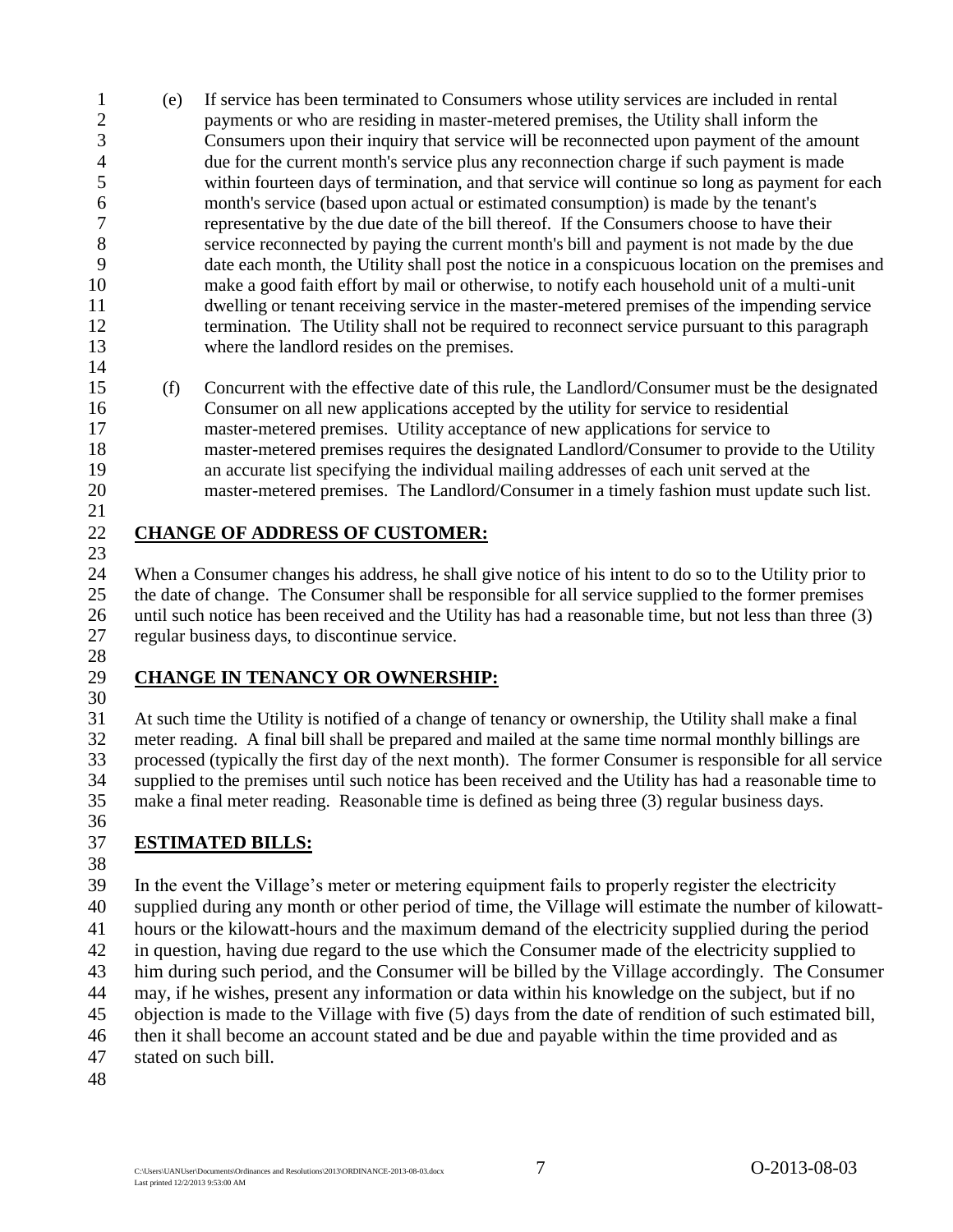Whenever the Utility has overcharged any Consumer as the result of a meter or metering inaccuracy

or other continuing problem under its control, the Utility will, for the period of time that incorrect

billings can be established, adjust the meter readings and billings to reflect available information

concerning the actual use by the Consumer. The reimbursement of overcharges shall take the form

of a credit to the Consumer's account or by direct payment to the Consumer, at the Consumer's

- direction.
- 

Except as provided below, any underpayment as a result of a meter or metering inaccuracy, or other

continuing problem, will be billed to the Consumer. The Utility will, at the Consumer's request,

attempt to arrange a reasonable payment schedule in the event of underpayment. Should the

amount of the adjustment be under the dispute resolution process, the Utility shall continue to

 supply service and the Consumer shall continue to pay all amounts billed until the dispute is resolved.

Whenever the Utility has undercharged any Consumer as the result of a meter or metering

inaccuracy or other continuing problem under its control, the Utility may only bill the Consumer for

- the amount of the unmetered electricity rendered in the three hundred sixty-five (365) days
- immediately prior to the date the Utility remedies the meter inaccuracy. The Utility, in the first bill
- to collect the amount for unmetered electric service, shall state the entire amount that it seeks to
- collect. The maximum portion of the undercharge for unmetered electricity rendered that may be
- recovered from the Consumer in any billing month shall be determined by dividing the amount of

the undercharge by twelve (12) (or the corresponding number of adjustable months) and the

- quotient is the maximum portion of the undercharge that the Utility may recover from the Consumer
- in any billing month, in addition to either regular monthly charges of any type or regular level
- payment amounts billed in accordance with an agreement between the Consumer and the company.
- The time period over which the undercharge may be billed shall be twelve (12) (or the
- corresponding number of adjustable months) consecutive months.
- 

 The Utility shall not recover any interest charge, service charge, or fee, whether or not a percentage is utilized for its computation, for the portion of billings due to incorrect meter readings as provided

- for under this section.
- 

 Nothing in this section shall be construed to prevent the Consumer from paying an undercharge or any portion thereof in a time shorter than that stated in this section. Nothing in this section shall be construed to prevent the Utility from collecting an undercharge or any portion thereof in a time longer than that stated in this section.

<span id="page-11-0"></span>**CONSUMER RESPONSIBLE FOR CHARGES FOR WHOLE CONTRACT PERIOD:**

- The various rate pages of this schedule provide a minimum period during which service will be received and supplied, and that service will be received and supplied beyond such minimum period unless the contract is terminated by written notice from either party a specified number of days in advance of the date of termination. Each Consumer shall be responsible for all charges (including minimum monthly charges) computed in accordance with the applicable rates until the end of the
- contract period, as defined in said rate pages.
-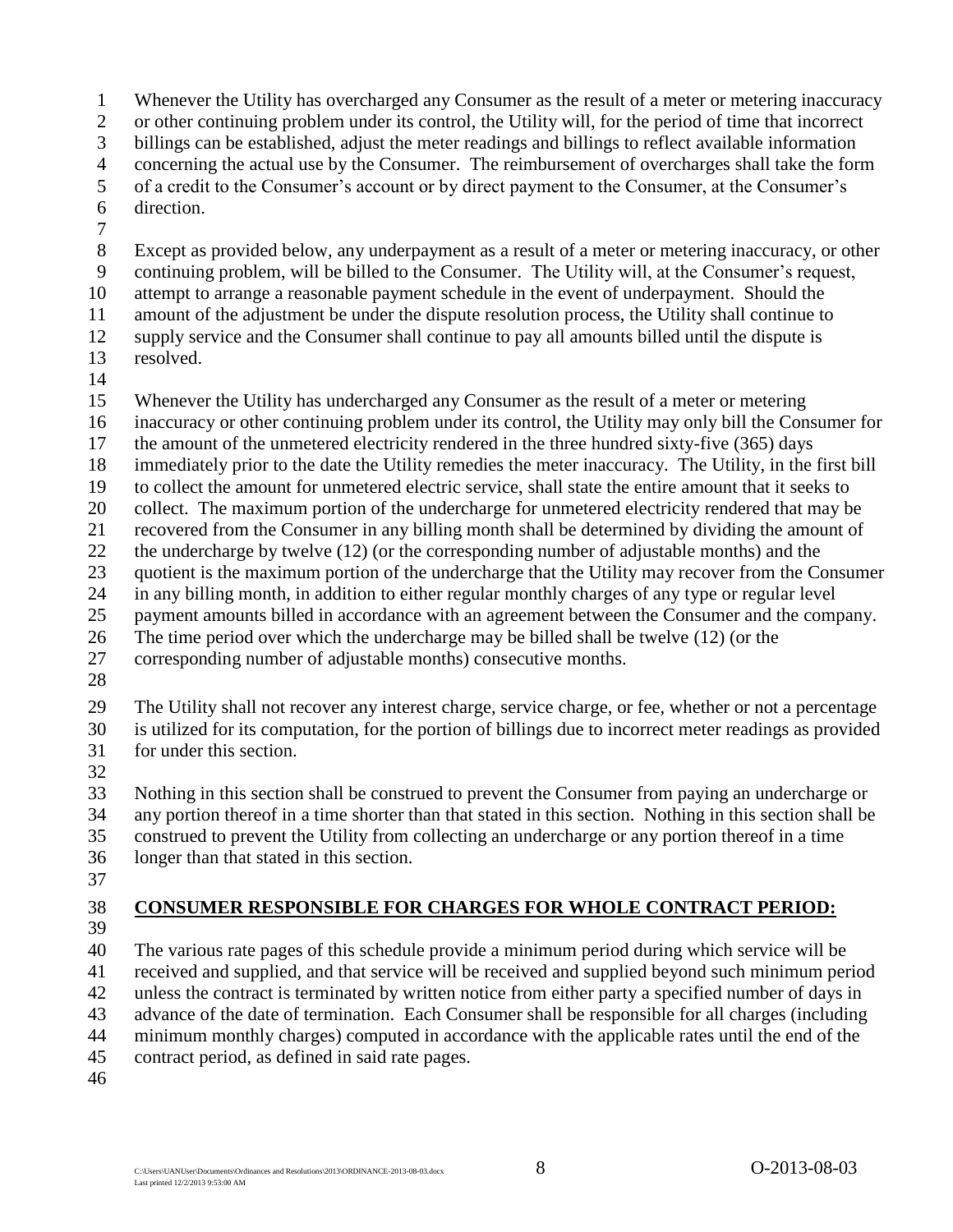#### <span id="page-12-0"></span>**VILLAGE DOES NOT GUARANTEE LOWEST RATES:**

Copies of all rates schedules are available at the Village's business offices and are open to public

inspection during business hours. Where the Consumer can meet the requirements of more than one

rate schedule, the Consumer shall select the rate schedule upon which his application or contract for

service shall be based. The Village, at the request of the Consumer, will make an investigation to

determine whether the rate under which he is billed is the most advantageous, but does not

guarantee that the Consumer will be served under the most favorable rate at all time, and will not be

responsible for notifying the Consumer of the most advantageous rate.

### <span id="page-12-1"></span>**DISCONTINUANCE OF SUPPLY BECAUSE OF FRAUD, LOSS OR DAMAGE:**

In the event the Consumer resorts to any fraudulent practice in the use of electricity supplied, or is

 the beneficiary of any fraudulent practice of the Village's meter, metering equipment or property has been damaged due to fault or negligence on the part of the Consumer, his servants or agents, the Village will discontinue its electric service without notice.

Service will not be restored or resumed until the Consumer shall have given satisfactory assurance

that such fraudulent use, tampering, damage or negligence will be discontinued, and shall have paid

to the Village an amount estimated by the Village to be reasonable compensation for electricity

 fraudulently used and not paid for, and any damage to property of the Village, plus the sum of Twenty-five Dollars (\$25.00) as a reconnection charge.

### <span id="page-12-2"></span>**DISCONTINUANCE OF SERVICE DUE TO DANGER:**

 The authorized agents of the Village at all reasonable times shall have free access to the premises in which electricity is used to determine whether the electricity is being distributed and used in a safe manner and in accordance with these rules and regulations.

 The Village reserves to itself the right to discontinue without advance notice the supply of electricity to any Consumer where a dangerous condition is discovered to exist on the Consumer's premises or where, because of conditions beyond the Consumer's premises or where, because of conditions beyond the Consumer's premises, such discontinuance of the supply of electricity reasonably necessary. Service will not be restored until such dangerous condition or conditions

shall have been corrected.

### <span id="page-12-3"></span>**RESPONSIBILITY OF CONSUMER AFTER ELECTRICITY IS DELIVERED:**

 The Consumer shall install, provide, operate and maintain the service entrance wiring and all other wiring, appliances and devices necessary to receive the electricity supplied from and after the point of delivery, except such equipment necessary for metering purposes and other devices owned and maintained by the Village; and, the Consumer shall also provide, install, operate and maintain all appliances and devices necessary to utilize the electricity supplied. The Village will not be responsible in damages, or otherwise, for any injuries to person or property arising from, caused by, or incident to the failure on the part of the Consumer to properly install, operate or maintain any wiring, appliances or devices after the point of delivery, or for any defects therein.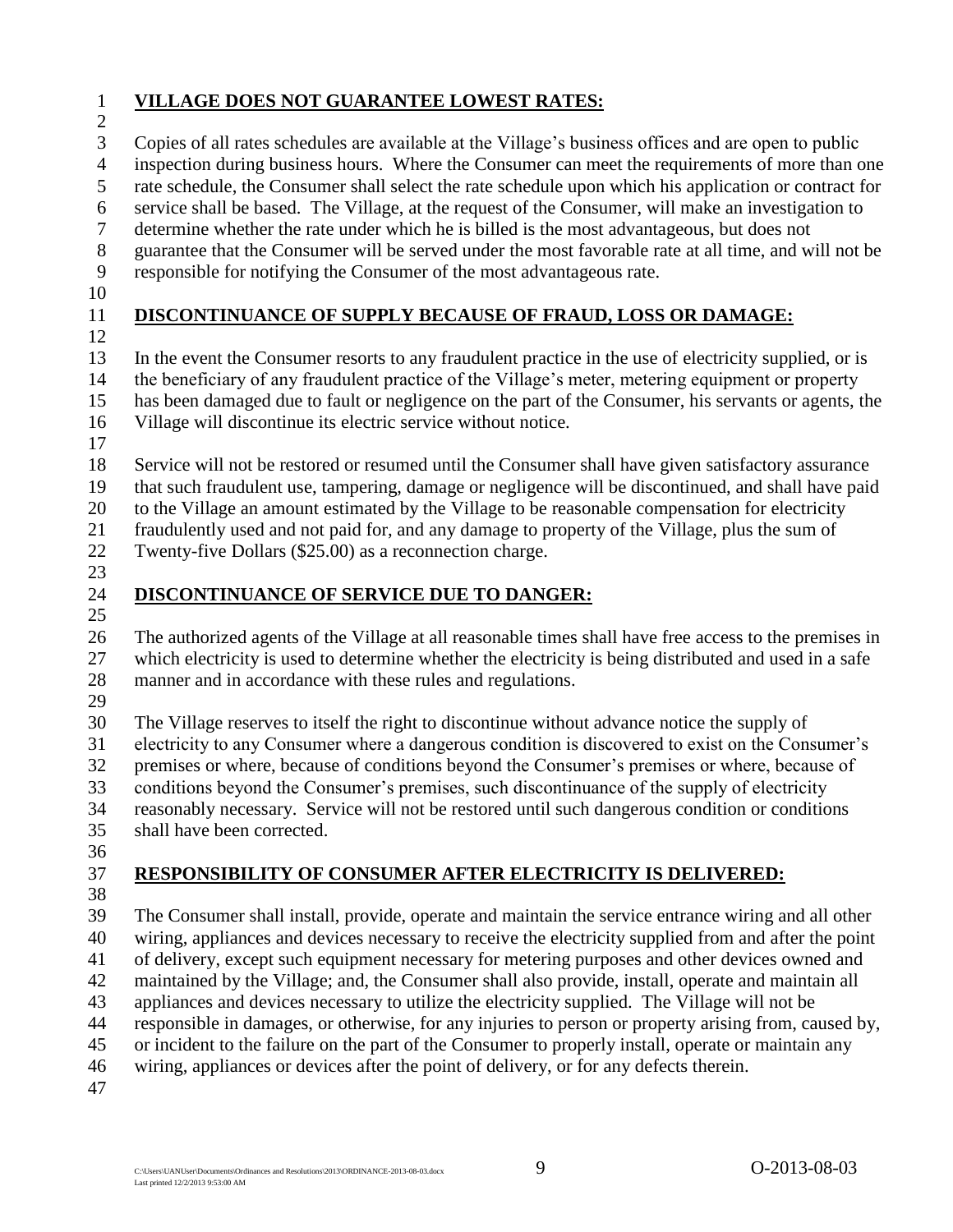#### <span id="page-13-0"></span>**CUSTOMERS LIABILITY:**

In the event of loss or injury to the property of the Utility through misuse by, or the negligence of,

the Consumer or agents of the same, the Consumer thereof shall pay the cost of the necessary

repairs or replacement to the Utility. No one except the agents of the Utility shall be allowed to

- make any internal or external adjustments of any meter or other piece of apparatus, which shall be
- the property of the Utility. The Utility shall have the right at all reasonable hours to enter the
- premises of the Consumer for the purpose of installing, reading, removing, testing, replacing or
- otherwise disposing of its apparatus and property, and the right of entire removal of the Utility's
- property in the event of the termination of service for any cause.
- 

 No Consumer shall attach or use any appliance, which may result in the altering of service provided through the Utility's lines. Without prior approval from the Utility, no Consumer shall attach or use any appliance or device, which will increase, decrease, or otherwise alter service provided through the Utility's lines to such extent as to interfere at any time with continuous service to other Consumers.

### <span id="page-13-1"></span>**POINT OF DELIVERY:**

 The point of delivery of electricity supplied by the Village, unless otherwise specified by special contract or by specific rate pages in the schedule, shall be at the point of connection of the Village's

supply lines with the service entrance wires of the Consumer, or the point where the electricity

supplied by the Village enters the facilities (conductors) of the Consumer (public right-of-way,

typically the street, alley, or dedicated public easement).

- 
- 

### <span id="page-13-2"></span>**DISCONTINUANCE OF SUPPLY BECAUSE CONSUMER IS VACATING PREMISES:**

 Any residential or commercial Consumer who desires a discontinuance of the supply of electricity because he is vacating the premises or is moving to another location, or for any other reason, shall give at least seventy-two (72) hours advance notice to the Village of such desire and shall be liable for all electricity supplied the premises to be vacated until seventy-two (72) hours after such notice is received by the Village. Notice to a meter reader will not be considered proper notice.

### <span id="page-13-3"></span>**CONSUMER TO PROTECT VILLAGE PROPERTY ON PREMISES:**

 All equipment furnished by the Village shall remain its property, and the wiring system on the premises of the Consumer to which the Village's service is to be connected shall be so installed that the Village may carry out the contract and shall be kept in proper condition by the Consumer.

### <span id="page-13-4"></span>**ACCESS TO PREMISES:**

 The duly authorized agents of the Village shall have the right and privilege to enter the Consumer's premises at all reasonable hours for the purpose of reading meters, inspecting the Consumer's wiring system and for the purpose of installing, inspecting, keeping in repair and for removal of any or all of the Village's equipment used in connection with the supply of electricity.

- 
- Neither the Utility nor its agents or employees shall enter into the interior of any structures on the
- premises of a Consumer without the express permission of such Consumer except in cases of
- emergency. Any agent or employee seeking entrance into or upon the premises of a Consumer shall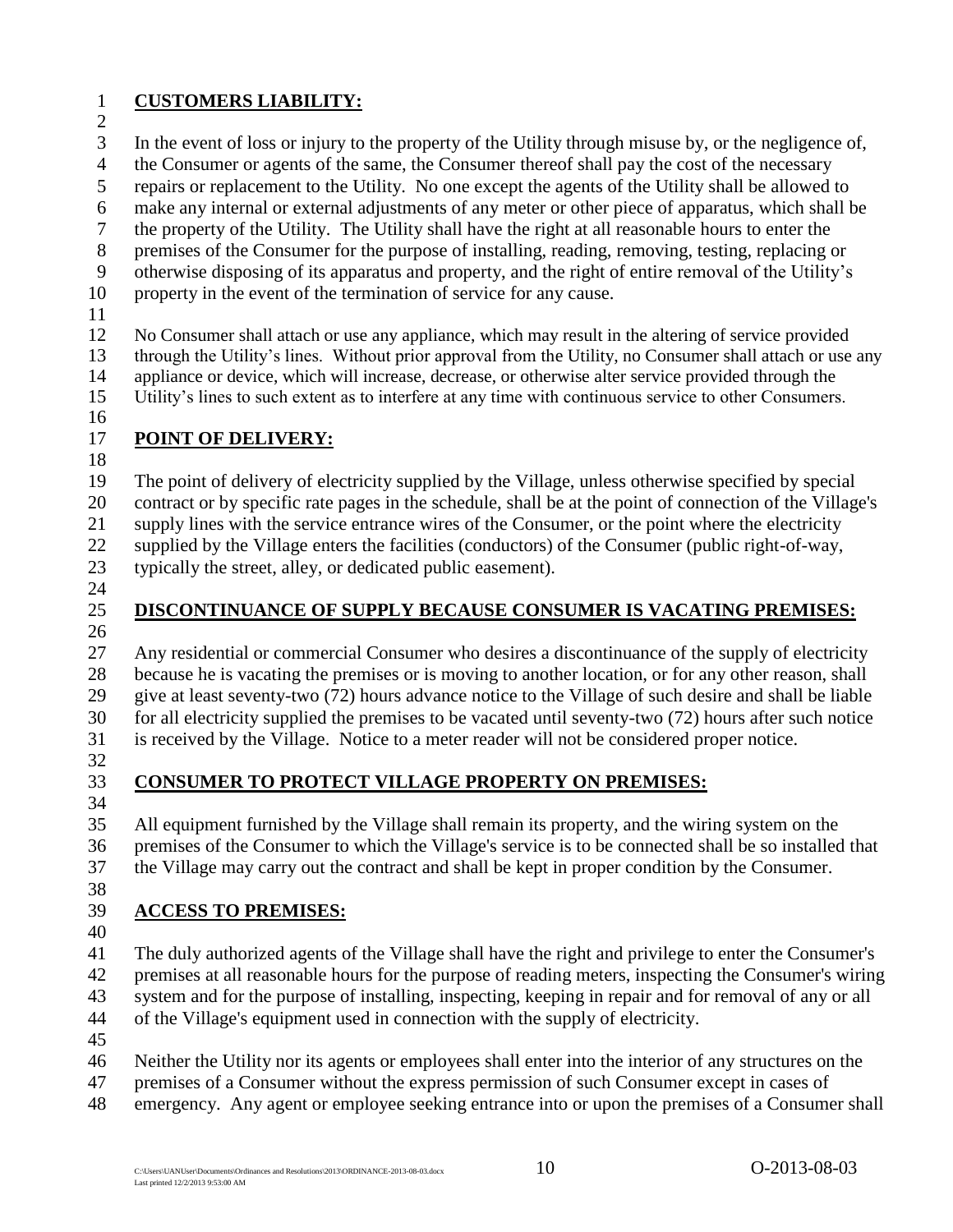have and show symbols of identification. Any agent or employee seeking entrance to the interior of

any structures on the premises shall advise the owner or occupant as to his purpose in doing so.

## 

### <span id="page-14-0"></span>**CONTINUITY OF SERVICE:**

- (a) The Village will endeavor to supply electricity continuously and without interruption, and under all reasonable and normal conditions of operation to maintain the range of voltage and frequency of electricity supplied within reasonable limits. The Village shall not be responsible in damages or otherwise for any failure to supply electricity, or for any interruption of the supply or for variations in voltage and frequency or phase reversals, when such failure, interruption or variation is due to any cause beyond its control.
- (b) The Village shall not be liable for damages or loss which the Consumer may sustain due to any interruptions of supply, variations in voltage or frequency, or phase reversals resulting from the use or characteristics of electric appliances of the Consumer or other Consumers supplied by the Village.
- (c) The Village shall not be liable for any damage or loss which the Consumer may sustain due to interruptions of service, variations in service characteristics, phase reversals or any other cause, when such interruptions, variations, or phase reversals are attributable in whole or in part to the inability or failure of the Village to render service of the character or in the quantity desired due to orders or regulations issued by any governmental authority.

### <span id="page-14-1"></span>**RESALE OF ELECTRICITY PROHIBITED:**

 The electric energy furnished is for the personal use of the Consumer and the Consumer shall not sell any of such electric energy to any other person without the written consent of the Village, and for violation of this condition the Village may remove its meter and equipment, and discontinue service without notice. The renting of premises with the cost of service included in the rental as an incidence of tenancy will not be considered a resale of such services.

### <span id="page-14-2"></span>**SERVICE CONTRACT IS NOT TRANSFERABLE:**

- The contract between the Consumer and the Village covering the supply of electricity is not transferable to any other person, and no agent of the Village has the authority to consent in writing, or otherwise, to such transfer. Every prospective Consumer desiring electric service must make an application to the Village for such service, and upon its acceptance by a properly authorized agent of the Village, service will be supplied.
- 

### <span id="page-14-3"></span>**NO AGENT CAN MODIFY CONTRACT:**

- 
- No agent has the right to amend, modify or alter the application, contract rates, terms, conditions,
- rules or regulations as prepared and published by the Village.
-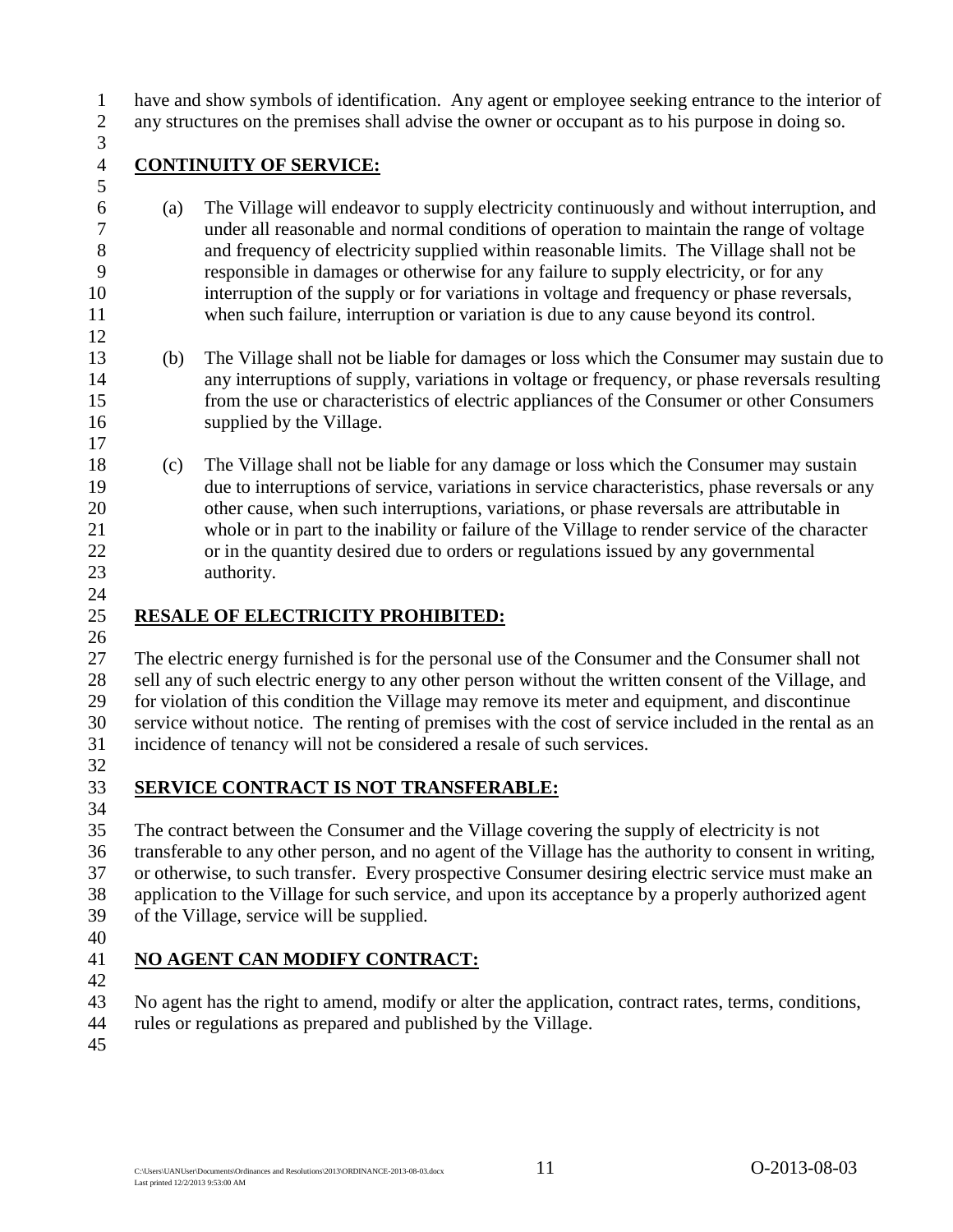<span id="page-15-2"></span><span id="page-15-1"></span><span id="page-15-0"></span>

| $\mathbf{1}$<br>$\mathbf{2}$                                                         |               | <b>CHARGES AND PAYMENT FOR TEMPORARY SERVICE:</b>                                                                                                                                                                                                                                                                                                                                                                                                                                                                                                                  |
|--------------------------------------------------------------------------------------|---------------|--------------------------------------------------------------------------------------------------------------------------------------------------------------------------------------------------------------------------------------------------------------------------------------------------------------------------------------------------------------------------------------------------------------------------------------------------------------------------------------------------------------------------------------------------------------------|
| $\mathfrak{Z}$<br>$\overline{4}$<br>$\mathfrak{S}$<br>6<br>$\boldsymbol{7}$<br>$8\,$ |               | Any applicant desiring temporary service shall pay the entire cost (material $\&$ labor) of installation<br>of facilities necessary to furnish such temporary service and also the entire cost of disconnecting<br>and removing the same. A minimum fee of Fifty Dollars (\$50.00) is required with application. The<br>balance shall be paid at time of permanent hook-up. The Utility may, at its option, require that the<br>Consumer deposit with the Utility a sum equal to the Utility's estimate of the cost to be incurred by<br>it for temporary service. |
| 9<br>10                                                                              |               | CONSUMER SHALL NOTIFY VILLAGE OF INCREASE OR DECREASE IN LOAD:                                                                                                                                                                                                                                                                                                                                                                                                                                                                                                     |
| 11                                                                                   |               |                                                                                                                                                                                                                                                                                                                                                                                                                                                                                                                                                                    |
| 12<br>13<br>14<br>15<br>16                                                           | installation. | The service connections, transformers, meter and appliances supplied by the Village for each<br>Consumer have a definite capacity, therefore, the Consumer shall notify the Village promptly of any<br>material increase or decrease in the load connected or of any material change in his wiring                                                                                                                                                                                                                                                                 |
| 17                                                                                   |               | <b>RIGHT TO DISCONTINUE SERVICE:</b>                                                                                                                                                                                                                                                                                                                                                                                                                                                                                                                               |
| 18                                                                                   |               |                                                                                                                                                                                                                                                                                                                                                                                                                                                                                                                                                                    |
| 19<br>20                                                                             |               | The Village reserves the right to discontinue its service and disconnect its lines and/or remove its<br>property for any of the following reasons:                                                                                                                                                                                                                                                                                                                                                                                                                 |
| 21                                                                                   | (a)           | For repairs.                                                                                                                                                                                                                                                                                                                                                                                                                                                                                                                                                       |
|                                                                                      |               |                                                                                                                                                                                                                                                                                                                                                                                                                                                                                                                                                                    |
| 22                                                                                   | (b)           | For non-payment of bills when due.                                                                                                                                                                                                                                                                                                                                                                                                                                                                                                                                 |
| 23<br>24                                                                             | (c)           | For any fraudulent representation or concealment in relation to consumption or use of<br>electric energy.                                                                                                                                                                                                                                                                                                                                                                                                                                                          |
| 25<br>26                                                                             | (d)           | For violation of or refusal to comply with any of the General Rules and Regulations<br>applying at any time to Consumer's service.                                                                                                                                                                                                                                                                                                                                                                                                                                 |
| 27<br>28                                                                             | (e)           | In the event the Consumer uses electricity in a manner detrimental to the service in<br>general or in his immediate locality.                                                                                                                                                                                                                                                                                                                                                                                                                                      |
| 29<br>30<br>31                                                                       | (f)           | When made incompatible, unreasonable or unlawful by any ordinances of this<br>municipality, laws of the State of Ohio, or of the Federal Government or any of its<br>agencies.                                                                                                                                                                                                                                                                                                                                                                                     |
| 32                                                                                   | (g)           | To prevent any unlawful discrimination in rates or service.                                                                                                                                                                                                                                                                                                                                                                                                                                                                                                        |
| 33                                                                                   | (h)           | When the Consumer has moved from the premises.                                                                                                                                                                                                                                                                                                                                                                                                                                                                                                                     |
| 34                                                                                   | (i)           | For tampering with the Village's meter or meter connections, or to safeguard the                                                                                                                                                                                                                                                                                                                                                                                                                                                                                   |
| 35                                                                                   |               | Village's property from damage or further damage.                                                                                                                                                                                                                                                                                                                                                                                                                                                                                                                  |
| 36                                                                                   | (j)           | For reasons of safety.                                                                                                                                                                                                                                                                                                                                                                                                                                                                                                                                             |
| 37<br>38                                                                             | (k)           | For any violation of the contract.                                                                                                                                                                                                                                                                                                                                                                                                                                                                                                                                 |
| 39<br>40<br>41                                                                       |               | And the reasons hereinabove set forth shall be in addition to the specific reasons contained<br>elsewhere in the Village's rules and regulations.                                                                                                                                                                                                                                                                                                                                                                                                                  |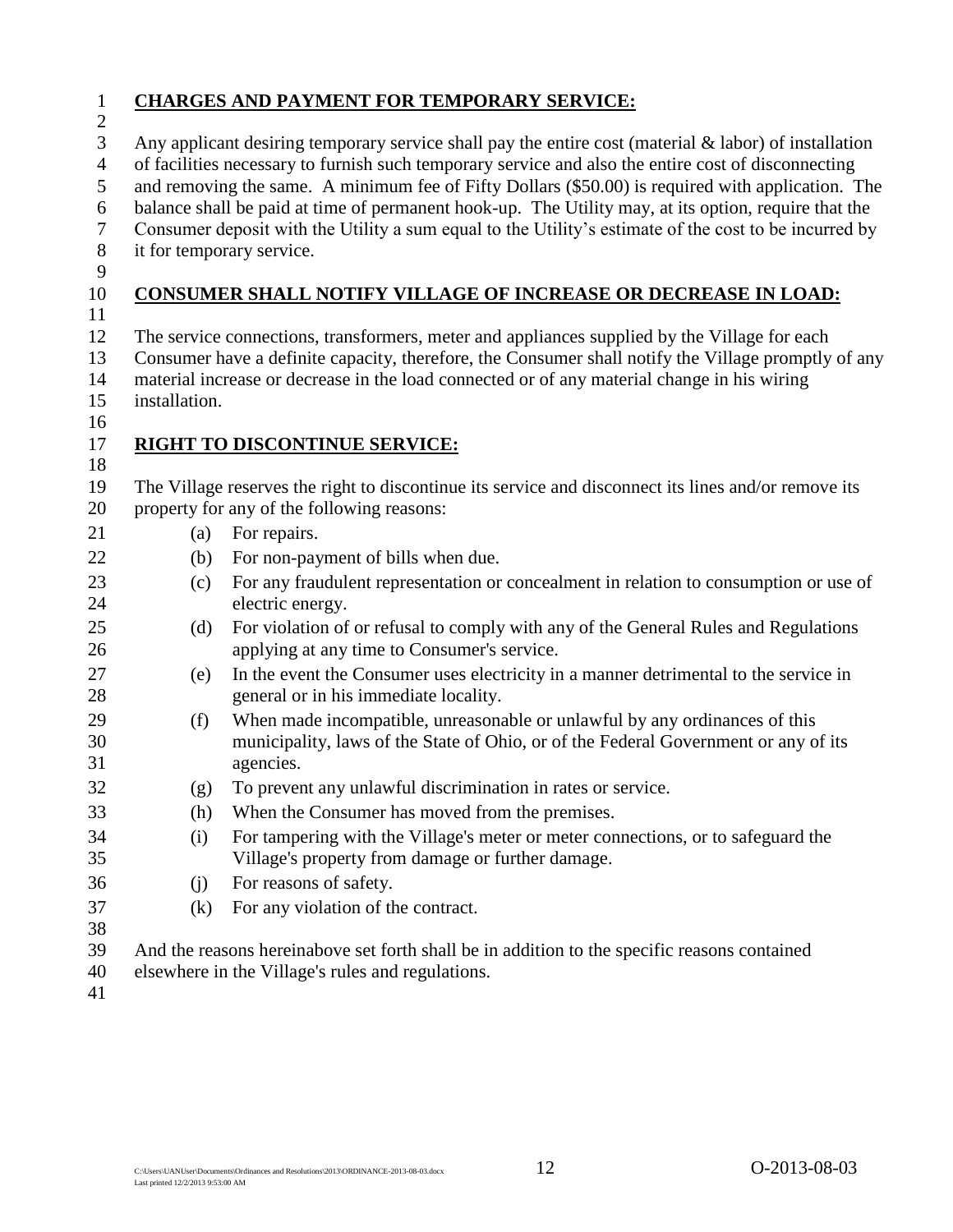#### <span id="page-16-0"></span>**LOCATIONS AND ENCLOSURE FOR EQUIPMENT ON CONSUMER'S PREMISES:**

Where, because of the physical location of the Consumer's premises and the nature of the

Consumer's load, it is necessary that transformers and other facilities be installed on the premises of

the Consumers, the Consumer shall furnish such vaults and enclosures and fencing as may be

necessary or desirable so as to permit the installation of such equipment on the premises of the

 Consumer. 

#### <span id="page-16-1"></span>**EMERGENCIES AND AUXILIARY SERVICE:**

 When energy for light and power purposes is provided by a Consumer from a source other than that furnished by the Village, the Consumer shall have the privilege of using the Village's electric service as an auxiliary source or supply under the following conditions:

- (a) For auxiliary or break-down service, the Consumer shall furnish and install suitable throw-over equipment between the Village's meter and the Consumer's load, such throw- over equipment to be connected and arranged so that the load can be transferred from the Consumer's independent source of supply to the Village's service. Such throw-over equipment shall be subject to the approval of the Village.
- (b) Consumers providing a supply of power from an isolated power plant or other source of power than that provided by the Village shall not operate such source of power in parallel with the Village's service because of possible hazard to both the Consumer's and 22 the Village's equipment; however, in special cases, where in the opinion of the Village such source of supply is of the proper type and so operated as not to jeopardize the Village's system or service, the Village may grant permission for such parallel operation, provided such method of operation is covered by a special contract covering such conditions.
- 

#### <span id="page-16-2"></span>**USE OF ELECTRIC ENERGY BY CONSUMER:**

 The rates for electric energy provided herein are classified by the character of use of such energy. The use of any devices or apparatus where the form of energy supplied by the Village is altered for the benefit or convenience of the Consumer shall not entitle him to any other rate than is called for by the ultimate use of the energy supplied. Under this rule, Consumers who may install motor generator sets or other converting equipment for the specific purpose of transforming or converting current from one form to another for lighting purposes, shall not be entitled to power rates.

 With particular reference to power Consumers, it shall be understood that upon the expiration of a contract, the Consumer may elect to renew contract upon the same or another rate published by the Village applicable in the place in which the Consumer may reside or operate, and available to the Consumer, except that in no case shall the Village be required to maintain equipment different from or in addition to that generally furnished to other Consumers receiving electrical supply under the terms of the rate elected by the Consumer.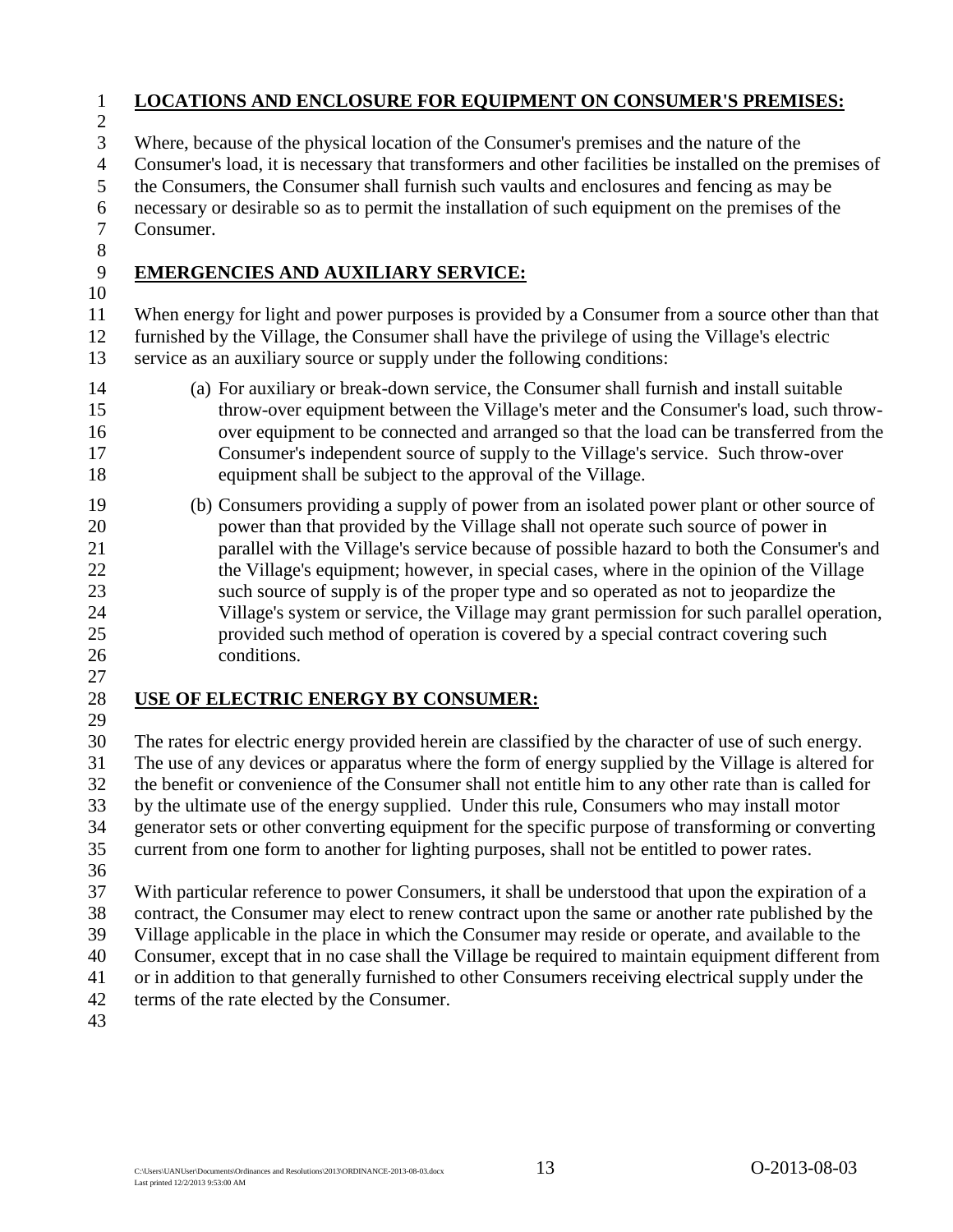- The Consumer shall install only motors, apparatus or appliances or devices Which are suitable for
- operation with the character of the service available or supplied by the Village, and which shall not
- be detrimental to same, and the electric power must not be used in such a manner as to cause
- unprovided for voltage fluctuations or disturbances in the Village's transmission or distribution
- system. The Village shall be the sole judge as to the suitability of apparatus or appliances to be
- connected to its lines, and, also, as to whether the operation of such apparatus or appliances will be

detrimental to its general service.

- 
- All apparatus used by the Consumer shall be of such type as to secure the highest practicable
- commercial efficiency and power factor and the proper balancing of load. Motors which are
- frequently started; or motors arranged for automatic control must, be of a type to give necessary; at
- its starting torque with minimum current flow, and must be of a type, and equipped with controlling devices, approved by the Village.
- 
- In case of violation of the above rules, service may be discontinued by the Village until such time as the Consumer's use of the electric energy furnished hereunder shall conform to these regulations.
- Such suspension of service by the Village shall not operate as a cancellation of the contract.
- 

### <span id="page-17-0"></span>**FIRE OR OTHER CASUALTY - CONSUMER'S PREMISES:**

- In case a fire or other casualty shall occur in the Consumer's premises, rendering them wholly unfit for the purposes of the Consumer's business, the contract shall thereupon be suspended until such time as the premises shall have been reconstructed and reoccupied by the Consumer for the purpose of his business.
- 

### <span id="page-17-1"></span>**BILLING FOR FLOOD OR AREA LIGHTING:**

 When a Consumer desires to flood-light his premises and it is necessary that the flood-lighting equipment be so located that it is not practicable to physically connect such equipment to the Consumer's regular service facilities, the Consumer's flood-lighting demand and consumption will be combined for billing purposes with his normal lighting service requirements for the premises so flood lighted, unless such lighting is provided on a monthly charge basis in accordance with published rates.

### <span id="page-17-2"></span>**CONJUNCTIONAL SERVICE AND RESALE:**

- 
- Electricity supplied by the Village is for the exclusive use of the Consumer on the premises to which such energy is delivered by the Village. In no case may service be shared with another, sold to another, or transmitted off the premises.
- 
- Where an industrial or commercial Consumer's establishment contains two or more buildings, and
- such buildings are separated by street, alley, or railroad right-of-way, and there is no other
- intervening property under separate ownership and operation, the Consumer, at his own expense
- and responsibility and subject to the approval of the Village, may inter-connect such buildings so as
- to permit the Consumer to receive energy for the operation and maintenance of his establishment
- from one point of delivery with one point of measurement. The privilege herein granted is not
- transferable and automatically terminates if and when the buildings cease to be a Part of a single
- establishment or are separately owned and operated.
-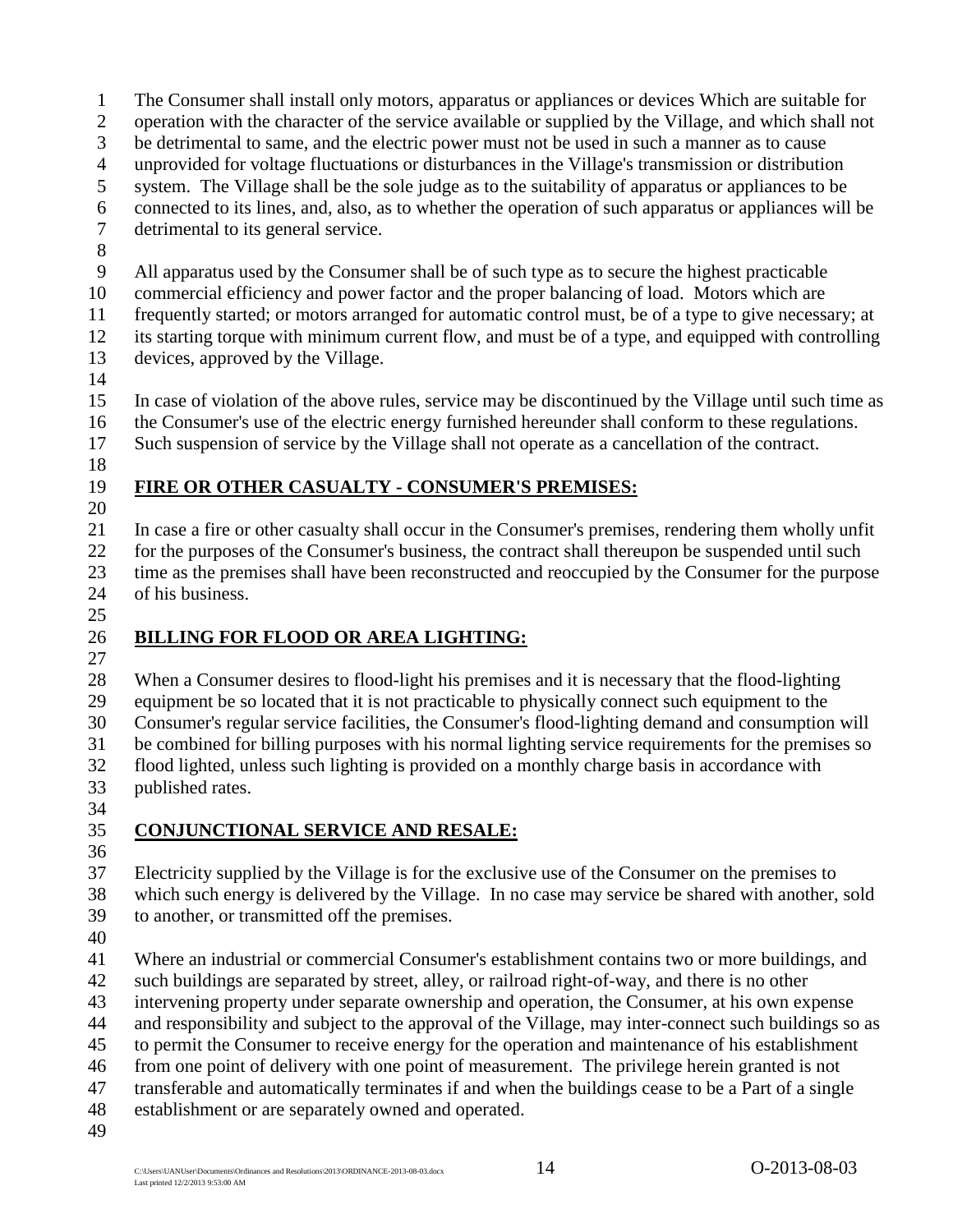#### <span id="page-18-0"></span>**VILLAGE NOT RESPONSIBLE FOR CONSUMER'S APPARATUS:**

 Neither by inspections nor the rendering of emergency or advisory service does the Village give any warranty, expressed or implied, as to the adequacy, safety or other characteristics of any equipment, wires, appliances or devices owned or maintained by the Consumer.

### <span id="page-18-1"></span>**CONSUMER SHALL PAY FOR CHANGES IN VILLAGE FACILITIES:**

- Whenever the Village shall make changes in its overhead system of poles and wires or its
- underground system to permit work to be done by contractors or others, or for the convenience of

the Consumer, the cost of the changes shall be paid by the party requiring same.

### <span id="page-18-2"></span>**VILLAGE INSPECTION:**

 The Village may, upon its own initiative, inspect Consumer's wiring in order to ensure itself that safe methods of construction have been followed. Such inspections, being for its own benefit and information, the Village does not thereby assume any responsibility for the performance of such Consumer wiring installations.

### <span id="page-18-3"></span>**AVAILABLE SYSTEMS OF DISTRIBUTION:**

- (a) ALTERNATING CURRENT, 60 hertz is available throughout all territory served. Services of the following characteristics are supplied by the Village according to the location of the Consumer and the nature of the load:
- 1. For light and incidental power, 60 hertz, single phase, 2 or 3 wire, at 26 approximately 120/240 volts.
- 2. For limited power, 60 hertz, single phase, 2 wire, at approximately 120 or 240 28 volts.
- 3. For power, 60 hertz, three phase, 3 or 4 wire at approximately 240 or 480 volts.
- 4. For power, 60 hertz, three phase, 4 wire, at approximately 120/208 volts.
- 5. 60 hertz, three phase, may, when necessary, be supplied at higher voltages. Information regarding this class of service may be obtained from the Village.
- (b) The several rate pages of this schedule contain provisions as to the applicability of the rate and the character of service available to Consumers.

### <span id="page-18-4"></span>**SERVICE INSTALLATIONS - GENERAL:**

 The Consumer assumes all responsibility for property owned by the Consumer on Consumer's side of the point of delivery, for the service supplied or taken, as well as for the installation of appliances used in conjunction therewith, and will save the Utility harmless from and against all claims for injury or damage to persons or property occasioned by or in anyway resulting from such service or the use thereof on the Consumer's side of the point of delivery.

It is the intention of the Village that all new electric lines and modified or updated electric lines

 installed after the enactment of this ordinance from the point of delivery for a Consumer shall be installed underground. The electric connection policy is as follows: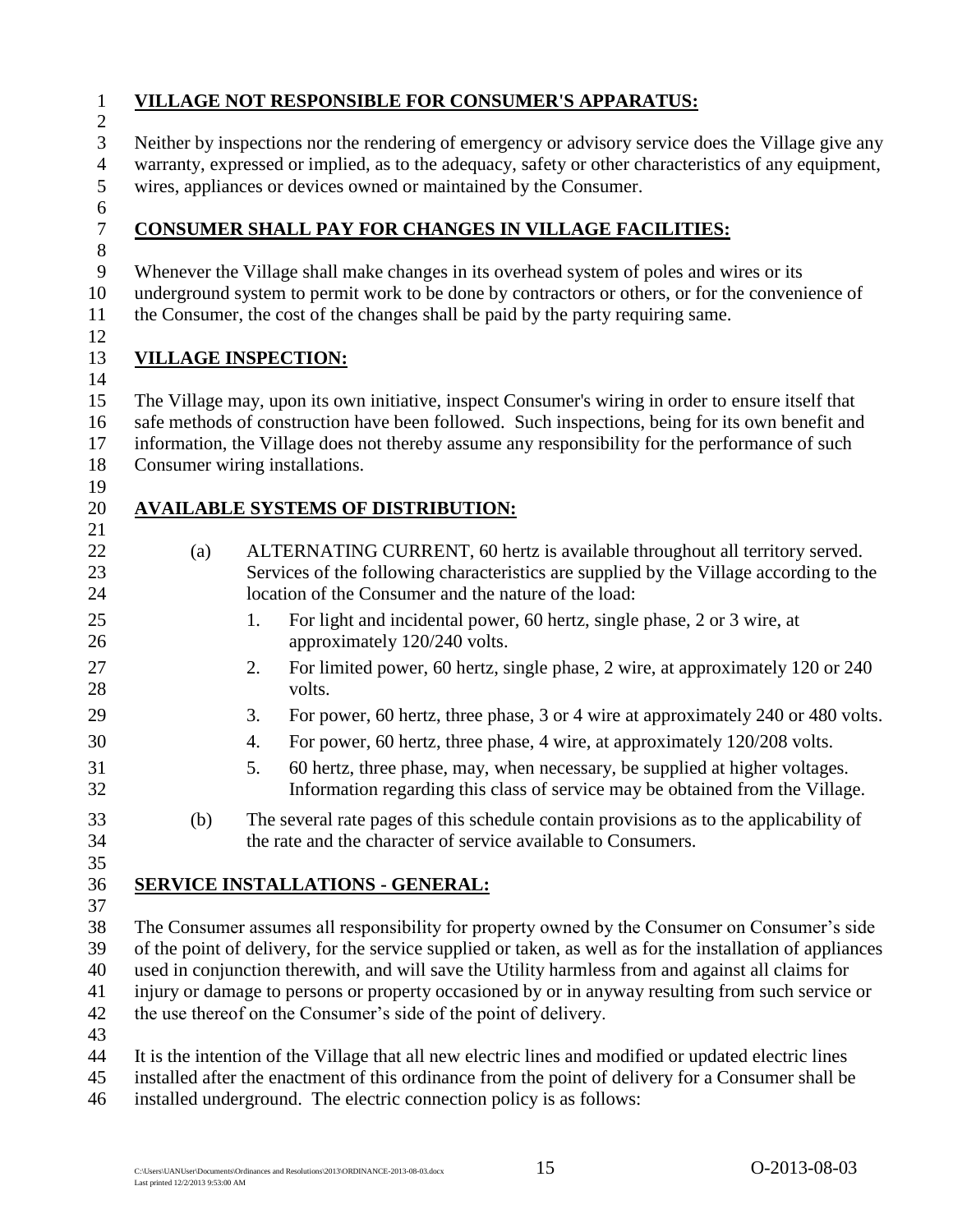<span id="page-19-0"></span>1. The Consumer is responsible for all wiring from the Consumers building to the Village's service connection at the public right-of-way, typically the street, alley, or dedicated public easement. 2. The Village supplies a 200 amp meter base which is installed by the Consumer at a location acceptable to Village. The Consumer is responsible for the cost of any meter base in excess of 200 amps. 3. The Village connects secondary wiring to transformer. 4. For any new or replacement, the Consumer will pay all expenses associated therewith. 5. The Village will make the final connections of Consumer's wiring to its supply conductors, and will not permit-unauthorized connections. 6. The Village reserves the right to install service facilities; which, in its judgment, are adequate to supply the Consumer's active load. 7. All residential service installed shall be at a minimum of 200 AMP. The Village will review each individual case to determine which method should be used to best serve the Consumer. Cost factors and maintaining an inventory of backup transformers will be looked at in order to keep the cost down both for the Consumer and the Village. **UNDERGROUND SERVICE FROM OVERHEAD SYSTEMS OF DISTRIBUTION:** All service raceways and service conductors shall be furnished and installed by the Consumer from the service equipment and meter in the building to a location designated by the Village and shall make arrangements for the Village to supervise the installation of the raceway and cable. The Consumer is also responsible for the protective "U" mold, mounting hardware and ground rods. All materials must meet Village requirements and if Consumer desires may be purchased from the Village. The Village supplies the meter base, which is installed by the Consumer at a location that is acceptable to the Village. The Village connects the secondary wiring to the transformer. The Consumer is responsible for all future costs or repair and replacement of any defective underground secondary wiring. For underground services, the Consumer shall provide the trench, cut to a depth of 30 inches minimum, for secondary service wire to be placed. Consumers desiring underground services shall meet 200 amp service drop capacity with disconnect and protection devices for same. The Consumer will provide wire for 200 amps, as a standard for residential services. Larger facilities may be provided when necessary at the sole cost to the Consumer. The Consumer shall provide Schedule 40, 3 or 4 inch conduit for under driveways, sidewalks, concrete slabs, etc., for the installation and shall be placed in same when practical. All other conduit shall be supplied by the Consumer and shall be at a minimum 3 or 4 inch, 1/32 inch thick tubing. The Utility shall provide the meter and the meter pedestal for the installation and the Consumer shall provide all other hardware and material. On certain specific installations, the Utility reserves the right to provide underground primary service to a pad type transformer, at a nearer location, to provide needed requirements. On such cases the Utility may require the Consumer to provide the trench for said cable, cut to a depth of not less than 36 inches minimum.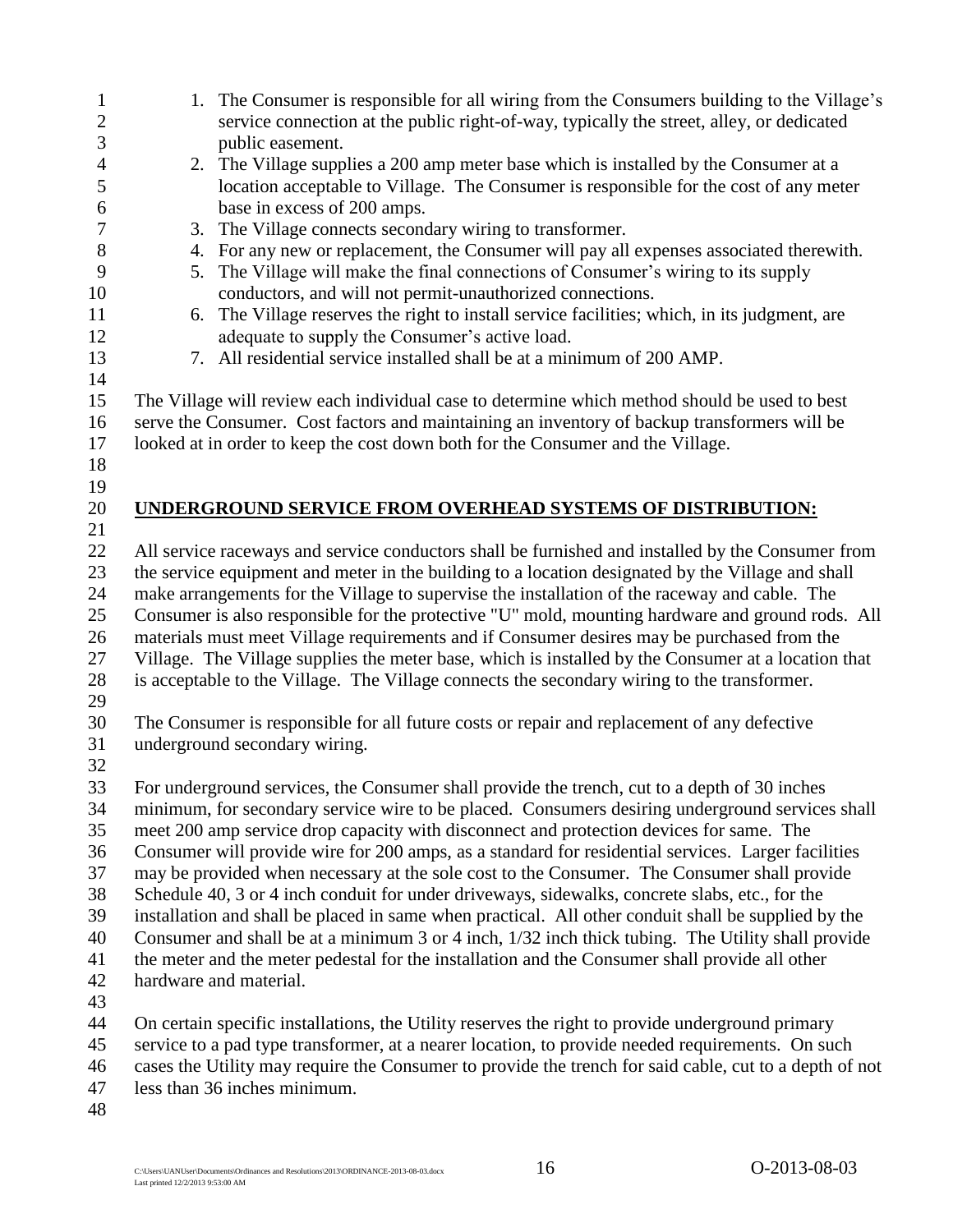<span id="page-20-1"></span><span id="page-20-0"></span>

|     | <b>CONSUMER'S SERVICE ENTRANCE AND SERVICE EQUIPMENT:</b>                                                                                                                                                                                                                |
|-----|--------------------------------------------------------------------------------------------------------------------------------------------------------------------------------------------------------------------------------------------------------------------------|
| (a) | The Village shall be consulted as to whether the Consumer's load will be supplied by<br>2-wire, 3-wire, or 4-wire service.                                                                                                                                               |
| (b) | In general, all outdoor lighting installations must be 3-wire service with a 100<br>ampere switch and fully comply with all applicable codes.                                                                                                                            |
| (c) | Service switches connected directly to the supply-conductors of the network<br>secondary system of distribution shall not be less than 200 ampere rated capacity.                                                                                                        |
| (d) | Unmetered conductors will not be permitted in any raceway, pullbox, distribution<br>cabinet, or similar device containing metered conductors.                                                                                                                            |
| (e) | The Village reserves the right to restrict the use of certain fittings and cabinets in<br>raceways containing unmetered conductors.                                                                                                                                      |
| (f) | The Village reserves the right to seal all cabinets, pullboxes, raceways, and fittings<br>containing unmetered conductors and, in certain cases, such equipment containing<br>metered conductors.                                                                        |
| (g) | The type of service equipment to be installed shall be subject to the approval of the<br>Village.                                                                                                                                                                        |
| (h) | The connection of the grounding conductor shall be made at the Consumer's service<br>equipment.                                                                                                                                                                          |
| (i) | The Consumer shall furnish and install circuit breakers of approved type in the<br>service equipment and distribution circuits.                                                                                                                                          |
| (j) | Fault current protections shall be provided and installed by Consumer when required.                                                                                                                                                                                     |
|     | <b>METERS AND METER INSTALLATIONS:</b>                                                                                                                                                                                                                                   |
| (a) | The Village will furnish only one meter or one unified set of meters for one class of<br>service. All new single phase residential meters shall be 3-wire.                                                                                                               |
| (b) | Meters will be furnished by the Village to measure the energy supplied under its<br>standard contracts.                                                                                                                                                                  |
| (c) | All meters and meter installation equipment will be sealed by the Village. Breaking<br>of the Village's seals by unauthorized persons will not be permitted.                                                                                                             |
| (d) | The type of meter installation will be determined by the size and character of the<br>Consumer's load, its location, and the kind of service to be supplied.                                                                                                             |
| (e) | On all commercial and large power installations and grouped meter installations, or<br>where unusual conditions exist, the Village shall be consulted and will determine the<br>type and arrangement of the service equipment and metering equipment to be<br>installed. |
| (f) | Consumer's wiring shall be so arranged as to permit the installation of the Village's<br>meters and metering equipment required under the particular rate applicable to<br>service rendered.                                                                             |
| (g) | The meter shall be located and installed by the Consumer's electric contractor as near<br>to the point of entrance of service as reasonably possible, and its location shall be<br>subject to the approval of the Village.                                               |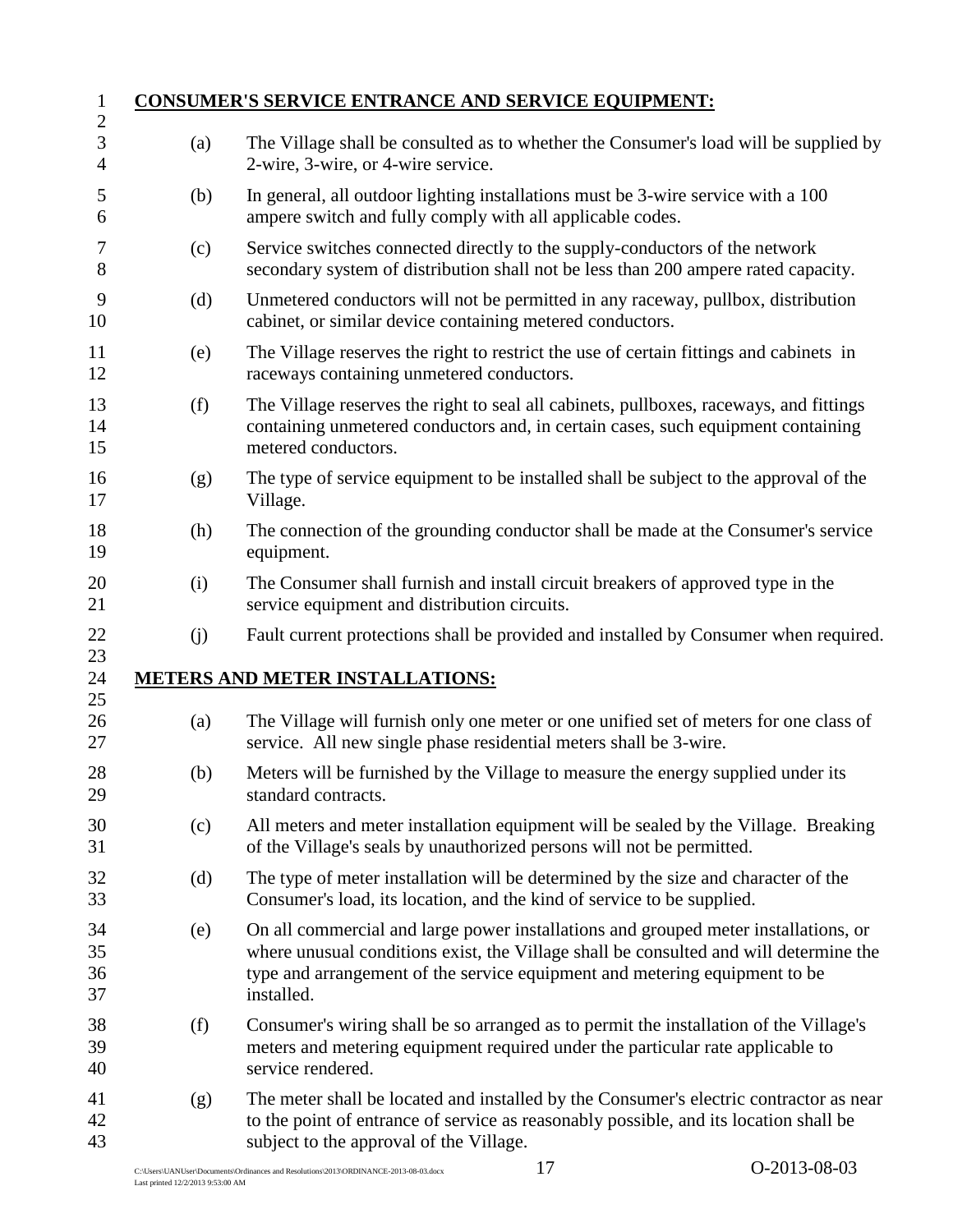| $\mathbf{1}$<br>$\overline{2}$     | (h) | All meters must be at an outdoor location and must be accessible to the Village's<br>employees at all reasonable times.                                                                                                                                                                                                                                                                                         |
|------------------------------------|-----|-----------------------------------------------------------------------------------------------------------------------------------------------------------------------------------------------------------------------------------------------------------------------------------------------------------------------------------------------------------------------------------------------------------------|
| 3<br>$\overline{\mathcal{A}}$<br>5 | (i) | Meters shall not be placed on trailers, portable houses, or any building not on a<br>permanent foundation. Exceptions may be made by the Village when service is<br>supplied for construction work.                                                                                                                                                                                                             |
| 6<br>7<br>8                        | (j) | Where two or more Consumers, occupying the same building, are served by separate<br>meters, and a suitable location readily accessible to all Consumers is available, all<br>meters shall be grouped together.                                                                                                                                                                                                  |
| 9<br>10<br>11                      | (k) | Where meters are grouped together, each service switch shall be plainly marked by<br>the contractor to indicate exactly the portion of the building supplied before service<br>is established.                                                                                                                                                                                                                  |
| 12<br>13<br>14<br>15<br>16         | (1) | Where two or more Consumers, occupying the same building, are served by separate<br>meters, and where no suitable location readily accessible to all Consumers is<br>available, the meters and service equipment shall be placed in their respective<br>subdivisions, and separate entrance facilities shall be provided and terminated at a<br>common location for connection to one set of supply conductors. |
| 17<br>18<br>19<br>20               | (m) | Consumer's metered service conductors, from the meter to the service equipment,<br>shall be installed only in their respective subdivision, unless these conductors are<br>enclosed in continuous rigid metal conduit, or are accessible at all times to the<br>Consumer supplied by them.                                                                                                                      |
| 21<br>22                           | (n) | On all new and reconstructed alternating current service installations, the meter shall<br>be connected on the supply side of the Consumer's service equipment.                                                                                                                                                                                                                                                 |
| 23<br>24<br>25                     | (0) | For all new and reconstructed alternating current service installations, weatherproof<br>meter enclosures, meter panels, and associated meter installation equipment will be<br>furnished by the Village, but shall be installed by the Consumer.                                                                                                                                                               |
| 26<br>27<br>28                     | (p) | Instrument transformers, where required for service installations metered at<br>secondary voltages, will be furnished and connected by the Village but shall be<br>installed by and at the expense of the Consumer.                                                                                                                                                                                             |
| 29<br>30<br>31<br>32               | (q) | In general, the meter-board, service equipment and meter installation equipment<br>shall be arranged so that the top of the meter will be not more than sixty-six (66)<br>inches, nor less than forty-two (42) inches, from the floor or ground line. Exceptions<br>may be made where this requirement is impracticable.                                                                                        |
| 33<br>34                           | (r) | Metal cabinets to enclose instrument transformers or shunts shall be furnished by and<br>at the expense of the Consumer.                                                                                                                                                                                                                                                                                        |
| 35<br>36                           | (s) | Where meter service switches are required, they shall be furnished and installed by<br>and at the expense of the Consumer.                                                                                                                                                                                                                                                                                      |
| 37<br>38<br>39                     | (t) | Network autotransformers, where required for power installations, shall be furnished<br>and installed by the Consumer.                                                                                                                                                                                                                                                                                          |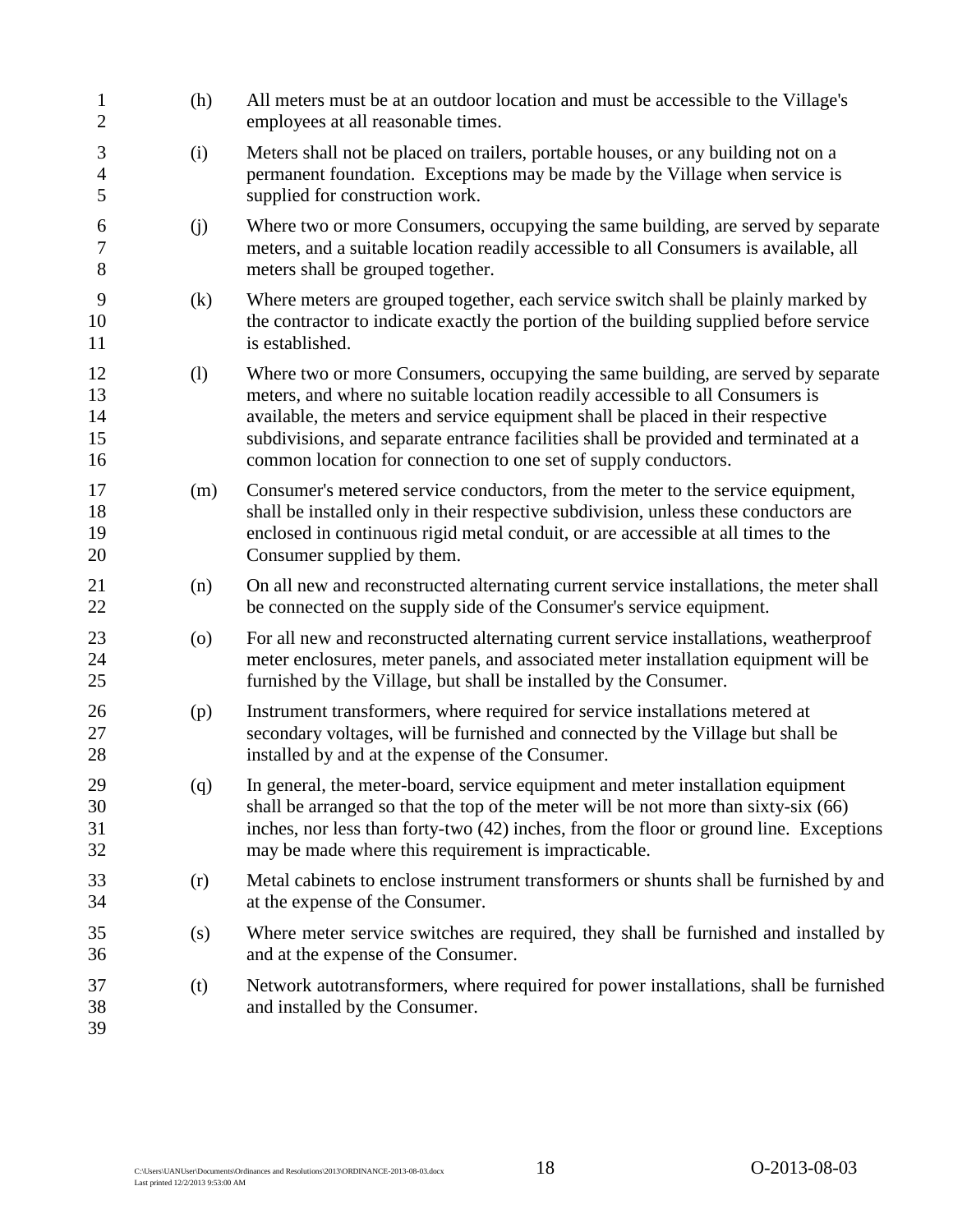#### <span id="page-22-0"></span>**INSPECTION:**

All Consumer's wiring, appliances and devices connected directly or indirectly to the Village's

service facilities shall be installed to comply with the provisions of applicable Federal, State, and

Municipal codes and to comply with the provisions of the National Electric Code, and shall at all

times comply with these General Service Rules and Regulations, in effect at the time the installation

is made. The Consumer shall provide satisfactory evidence to the Village of compliance with the

above provisions, and the Village will refuse to serve any new installation not meeting such

- requirements.
- 

### <span id="page-22-1"></span>**USE AND CHARACTERISTICS OF CONSUMER'S ELECTRICAL DEVICES:**

- (a) Single Phase Motors: Motors of less than one (1) horsepower may be operated on 120 volt, single phase service, provided that the operation of any such motor does not cause objectionable voltage regulation. Motors of one (1) horsepower, and not more than five (5) horsepower, shall be operated on 240 volt, single phase service, except where three phase service is available on the Consumer's premises.
- Motors of one and one-half (1-1/2) horsepower and smaller may be operated on 120 volt, single phase service supplied from a three phase, 4-wire secondary system of distribution of the Village with specific approval.
- Motors larger than five (5) horsepower may be operated on 208 or 240 volt, single phase service only upon specific approval being obtained from the Village.
- (b) Three Phase Motors: All motors above five (5) horsepower shall be three phase unless specific approval has been obtained from the Village for single phase operation.
- 26 Motors from five (5) horsepower to fifty (50) horsepower shall be equipped with starting devices approved by the Village.
- When the installation of motors, fifty (50) horsepower and above, is contemplated, inquiry shall be made by the Consumer regarding the capacity to serve the type of motor to be installed, and the type of starting devices which will be required and approved by the Village.
- (c) Three phase service shall be furnished for a Consumer's use when the total power load exceeds twenty (20) horsepower and the largest motor is five (5) horsepower, provided that three phase service is reasonably available and it is economically possible to extend such service to the Consumer.
- Three phase service will not be furnished for power loads less than twenty (20) horsepower except upon approval of the Village and, further, upon agreement that the Consumer will bear the expense of same.
- (d) Miscellaneous Power Apparatus: Electric welders, furnaces and similar equipment shall not be connected to the Village's lines without the written approval of the Village.
- Consumers contemplating the installation of motion-picture apparatus, x-ray machines, or other special equipment, should consult the Village regarding service.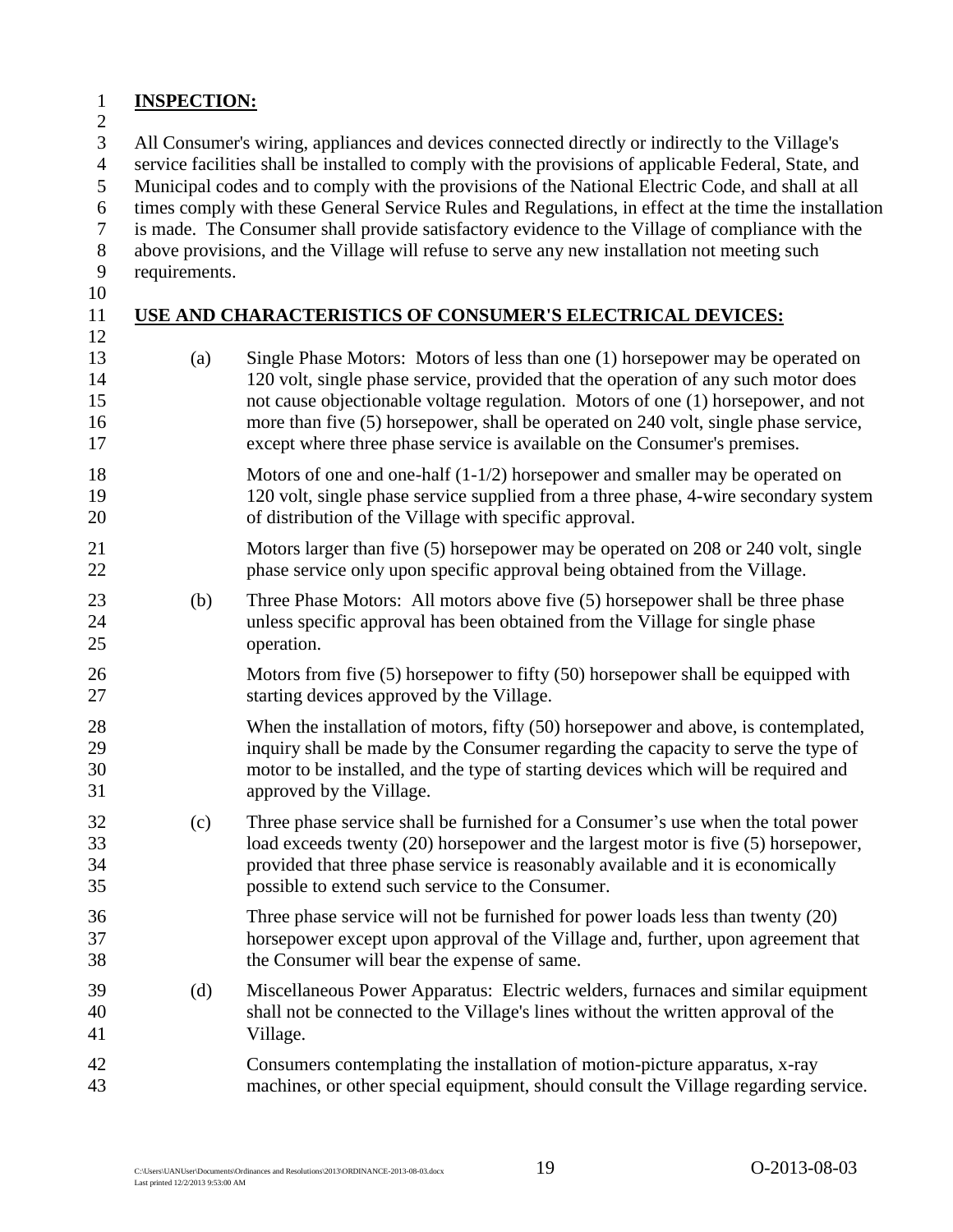(e) Miscellaneous Equipment: In general, all miscellaneous equipment, including heat, 2 battery charging, special type of lighting, etc., may be operated at 120 volts, provided the total connected load does not exceed 2 kVA, except radio transmitting equipment, which shall not exceed 1 kVA demand. Where the load exceeds 2 kVA, it should be connected for operation at 240 volts, (or 208 volts), whichever is available. Infrared heating equipment may be operated on a power service, metered single or three phase, whichever is available, and at the proper power voltage. When this equipment is operated on three phase, the load should be equally balanced on the 10 three phases. (f) Electric Ranges, Ovens and Heating Appliances: Electric ranges and heating appliances for residential use shall be connected to the regular lighting service. 13 Where the aggregate rating of the ranges and appliances is not more than 2-kW, such equipment may be operated at 120 volts. Where the aggregate rating of the heating units exceeds 2-kW, such equipment will be wired for 3-wire, 120-240 volts operation and the load shall be evenly balanced on the 3-wire service. Details concerning service and method of metering on all commercial installations for the above appliances shall be obtained from the Village before such equipment is installed. Where the air conditioning motor, or motors, are designed to cycle, satisfactory resistance type starters, subject to the approval of the Village, shall be installed to minimize voltage disturbance when such equipment cycles. Where the air conditioning equipment is designed for non-cycling operation of the motor, or motors, and the compressor loads and unloads automatically, no auxiliary resistance 25 type of starting will be required. (g) The Village reserves the right at any time to inspect and test all motors and other devices and apparatus owned by the Consumer and which are, or may be, connected to the Village's lines. (h) The Village reserves the right to require the Consumer to install at his expense such wiring and equipment as may be necessary to prevent undue interference with the Village's service to other Consumers. (i) No radio, wireless telegraph or wireless telephone or television antennae may be connected to the Village's lines, poles, cross-arms, structures and other facilities, nor shall attachments of any type be made to Village property without prior approval of the Village.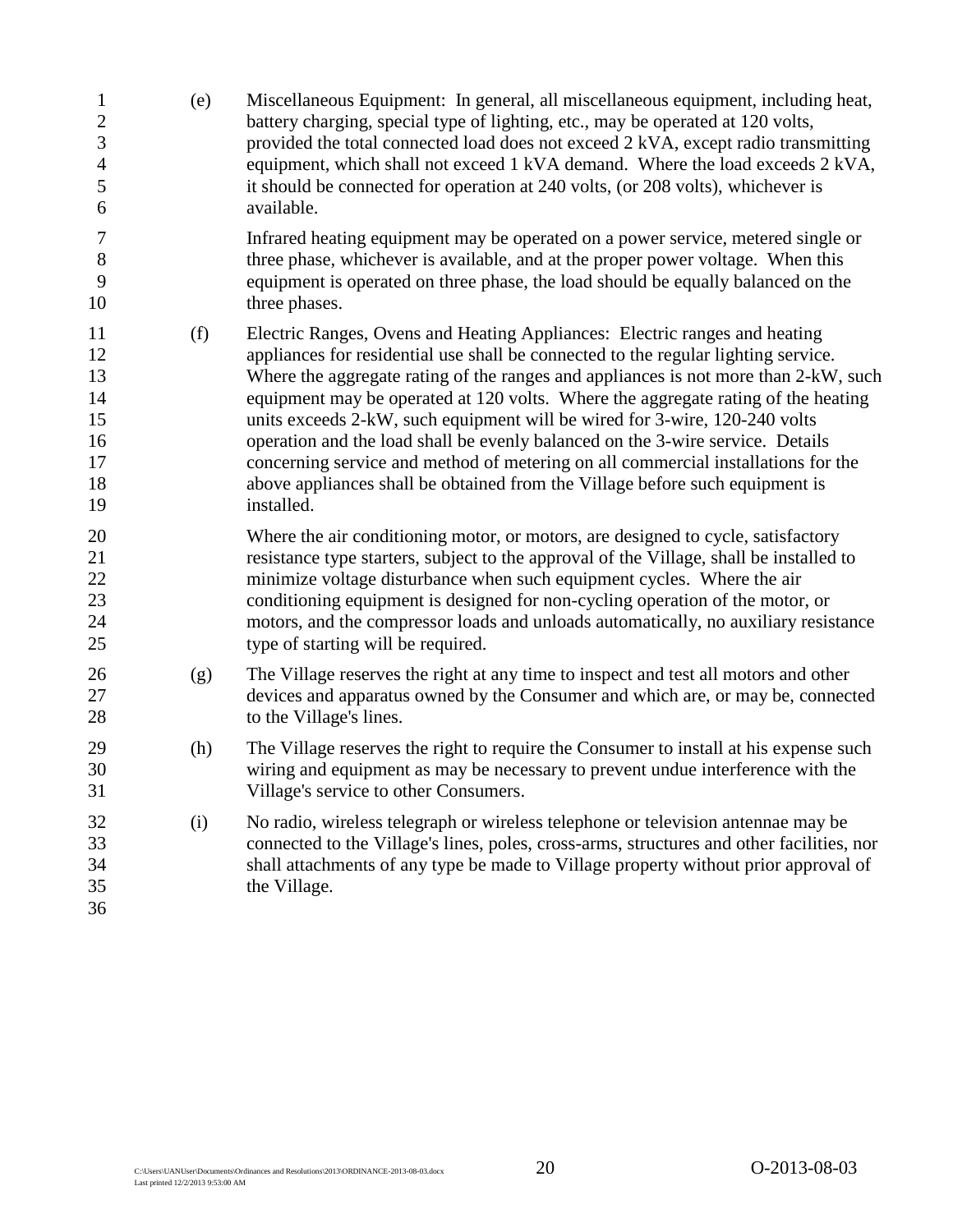### <span id="page-24-0"></span>**EXTENSION OF DISTRIBUTION LINES:**

 The Utility will extend its distribution lines on any dedicated street or highway without cost up to but not more than, a distance of one hundred (100) feet for each applicant. Upon application for a

service extension of line in excess of one hundred (100) feet for each Applicant, the Utility may

- enter into a line extension agreement providing for a deposit with the Utility of a sum deemed
- adequate by the Utility to cover the cost to be incurred by it for that portion of the extension in
- excess of the footages which the Utility will construct without cost to the applicant. The amount of
- deposit shall be determined by multiplying the excess footage as herein above determined by the
- average cost per foot to the Utility of a similar size distribution line installed during the preceding
- calendar year. The sum so deposited shall be subject to refund on the basis of the cost per foot
- deposited multiplied by one hundred (100) for each additional applicant who becomes a bona fide Consumer connected to the extension, but not to laterals there from or to extensions thereof. No
- refunds shall be paid after the expiration of ten (10) years from the date of the agreement. All
- extensions shall be the property of the Utility.
- 

 Where a line extension is necessary to provide service availability to real estate plots or real estate subdivisions and such line extension is deemed justified at the Utility's expense, the owners or promoters of such plots of lots or real estate subdivisions may enter into a line extension agreement and deposit with the Utility the estimated cost of that portion of the main extension which is not deemed justified at the Utility's expense. This deposit will be refunded at the average cost of one hundred (100) feet for each bona fide Consumer connected to the extension, but not to laterals there from or to further extension thereof. No refunds shall be paid after the expiration of ten (10) years from the date of the agreement.

 Where a line extension is requested for commercial purposes and all or part of such line extension is not deemed economically justified at the Utility's expense, the Utility shall require the applicant or applicants to enter into a line extension agreement and deposit with the Utility the estimated cost of that portion of the line extension which is not deemed economically justified at the Utility's expense. This deposit will be refunded annually, based upon the incremental volumes sold directly from the line extension, which are over and above those volumes used to determine the portion of the main extension to be done at the Utility's expense. The refund shall be determined by multiplying such incremental volumes by the applicable base rates. No refunds shall be paid after the expiration of ten (10) years from the date of the agreement.

 In no case shall the total refunds exceed the amount deposited for the extension. Deposits will not draw interest.

### <span id="page-24-1"></span>**RULES AND REGULATIONS MAY BE AMENDED:**

 The Village reserves to itself the right to modify, alter or amend these rules and regulations, or to promulgate such other and further rules and regulations as experience and conditions may suggest, or as it deems necessary in the conduct of its business.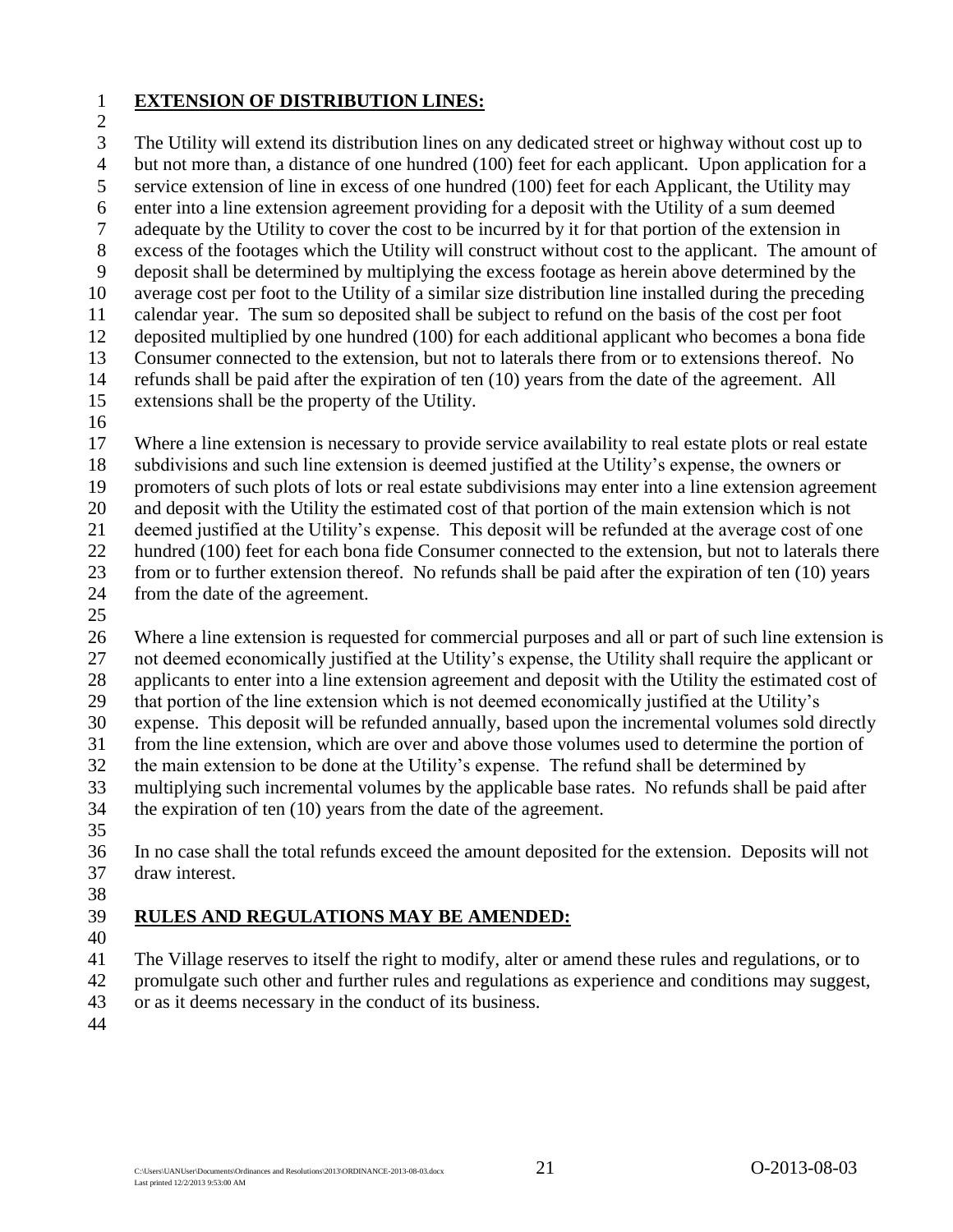<span id="page-25-1"></span><span id="page-25-0"></span>

| $\mathbf{1}$          | <b>SECTION II - RATE SCHEDULES AND RATE ADJUSTMENT CLAUSES</b>                                                                                                                                                                                                                                    |
|-----------------------|---------------------------------------------------------------------------------------------------------------------------------------------------------------------------------------------------------------------------------------------------------------------------------------------------|
| $\overline{2}$        |                                                                                                                                                                                                                                                                                                   |
| 3<br>$\overline{4}$   | VILLAGE OF NEW KNOXVILLE, OHIO ELECTRIC SERVICE                                                                                                                                                                                                                                                   |
| 5                     | <b>RESIDENTIAL RATE:</b>                                                                                                                                                                                                                                                                          |
| 6<br>$\boldsymbol{7}$ | APPLICABLE:                                                                                                                                                                                                                                                                                       |
| 8<br>9<br>10<br>11    | This rate is available, as shown, to all single family residences, single flats, single<br>apartments and churches for lighting, the operation of appliances, cooking, heating, water<br>heating and incidental power.                                                                            |
| 12<br>13              | <b>CHARACTER OF SERVICE:</b>                                                                                                                                                                                                                                                                      |
| 14<br>15<br>16        | 120/240 volts, single phase, alternating current, 60 hertz (cycles per second).                                                                                                                                                                                                                   |
| 17<br>18              | RATE:                                                                                                                                                                                                                                                                                             |
| 19<br>20<br>21<br>22  | Consumer Charge (in the corporation)<br>\$10.00 per meter per month<br>Consumer Charge (rural)<br>\$11.00 per meter per month<br>Distribution Charge (all kWh)<br>\$0.095 per kWh                                                                                                                 |
| 23<br>24              | <b>RIDERS:</b>                                                                                                                                                                                                                                                                                    |
| 25<br>26<br>27        | Consumers under this schedule shall be subject to the applicable Kilowatt Tax Hour Rider<br>and Power Supply Cost Adjustment Rider, as specified in this tariff.                                                                                                                                  |
| 28<br>29              | <b>MINIMUM CHARGE:</b>                                                                                                                                                                                                                                                                            |
| 30<br>31              | The minimum charge shall be the Consumer Charge.                                                                                                                                                                                                                                                  |
| 32<br>33              | DELAYED PAYMENT CHARGE:                                                                                                                                                                                                                                                                           |
| 34<br>35<br>36        | Ten percent (10%) shall be added to the net utility bill, if payment is not made on or before<br>the fifteenth $(15)$ day of the billing month. When the fifteenth $(15)$ day of the month occurs<br>on a Saturday, Sunday or legal holiday, the next Village business day shall be considered as |
| 37<br>38              | the payment due date.                                                                                                                                                                                                                                                                             |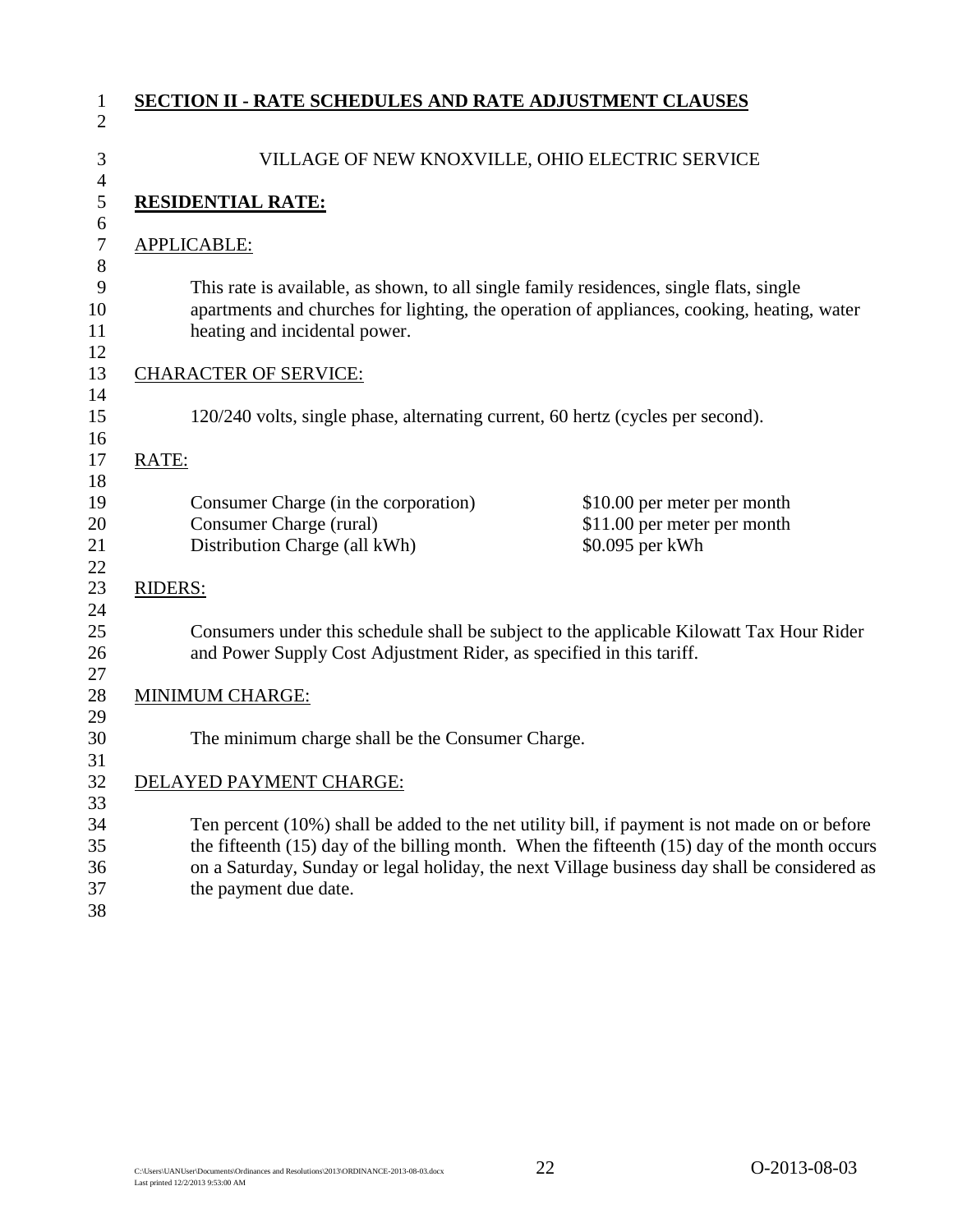<span id="page-26-0"></span>

|                                                                                                                                                 | VILLAGE OF NEW KNOXVILLE, OHIO ELECTRIC SERVICE                                                                                                                                                                                                                                                          |
|-------------------------------------------------------------------------------------------------------------------------------------------------|----------------------------------------------------------------------------------------------------------------------------------------------------------------------------------------------------------------------------------------------------------------------------------------------------------|
| <b>GENERAL SERVICE RATE:</b>                                                                                                                    |                                                                                                                                                                                                                                                                                                          |
| <b>APPLICABLE:</b>                                                                                                                              |                                                                                                                                                                                                                                                                                                          |
| required.                                                                                                                                       | General Service Rates shall apply to commercial Consumers and also to any Consumer requiring<br>three (3) phase service; or for combined three (3) phase and single phase services where such is                                                                                                         |
| <b>CHARACTER OF SERVICE:</b>                                                                                                                    |                                                                                                                                                                                                                                                                                                          |
| (cycles per second).                                                                                                                            | 120/240 volts single phase or three phase, 277/480 three phase alternating current 60 hertz                                                                                                                                                                                                              |
| RATE:                                                                                                                                           |                                                                                                                                                                                                                                                                                                          |
| <b>Consumer Charge:</b><br>Single-Phase (in the corporation)<br>Single-Phase (rural)<br>Three-Phase (in the corporation)<br>Three-Phase (rural) | \$15.00 per meter per month<br>\$20.00 per meter per month<br>\$25.00 per meter per month<br>\$30.00 per meter per month                                                                                                                                                                                 |
| Demand Charge:<br>Single-Phase (all kW)<br>Three-Phase (all kW)<br>Energy Charge (all kWh)                                                      | \$7.50 per kW<br>\$ 8.50 per kW<br>\$0.075 per kWh                                                                                                                                                                                                                                                       |
| <b>RIDERS:</b>                                                                                                                                  |                                                                                                                                                                                                                                                                                                          |
|                                                                                                                                                 | Consumers under this schedule shall be subject to the applicable Kilowatt Tax Hour Rider and<br>Power Supply Cost Adjustment Rider, as specified in this tariff.                                                                                                                                         |
| <b>MINIMUM CHARGE:</b>                                                                                                                          |                                                                                                                                                                                                                                                                                                          |
|                                                                                                                                                 | The minimum charge shall be the Consumer Charge, plus one (1) kW of service.                                                                                                                                                                                                                             |
| DETERMINATION OF BILLING DEMAND:                                                                                                                |                                                                                                                                                                                                                                                                                                          |
| The billing load for the month shall be:<br>(1)<br>suitable for the purpose; or<br>(2)                                                          | the highest fifteen (15) minute integrated demand as determined by the instruments<br>at the option of the Utility, determined by taking 85% of the total connected load in<br>lighting, motors, heating and all other energy consuming devices.                                                         |
| DELAYED PAYMENT CHARGE:                                                                                                                         |                                                                                                                                                                                                                                                                                                          |
| as the payment due date.                                                                                                                        | Ten percent (10%) per month shall be added to the net utility bill, if payment is not made on or<br>before the fifteenth $(15th)$ day of the billing month. When the fifteenth (15) day of the month<br>occurs on a Saturday, Sunday or legal holiday, the next Village business day shall be considered |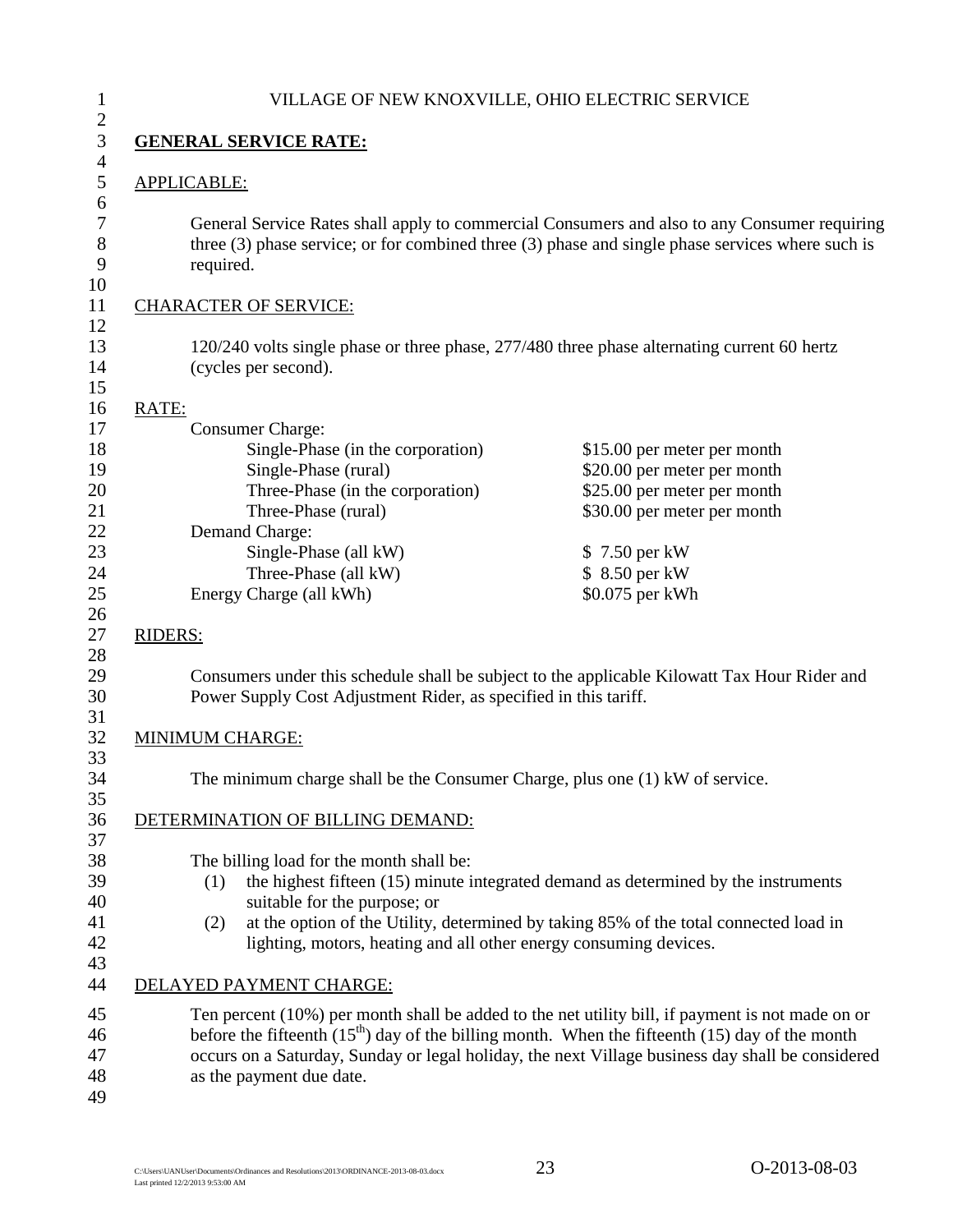<span id="page-27-0"></span>

|                | VILLAGE OF NEW KNOXVILLE, OHIO ELECTRIC SERVICE                                                                                                                                                                                                                                                                     |                                                                                                                    |
|----------------|---------------------------------------------------------------------------------------------------------------------------------------------------------------------------------------------------------------------------------------------------------------------------------------------------------------------|--------------------------------------------------------------------------------------------------------------------|
|                | <b>LARGE POWER RATE:</b>                                                                                                                                                                                                                                                                                            |                                                                                                                    |
|                | <b>APPLICABLE:</b>                                                                                                                                                                                                                                                                                                  |                                                                                                                    |
|                | This rate is available to industrial Consumers requiring three (3) phase service and primary<br>metering.<br>depending on power and service requirements.                                                                                                                                                           | Note: A separate contract between the Village and the Consumer may be required                                     |
|                | <b>CHARACTER OF SERVICE:</b>                                                                                                                                                                                                                                                                                        |                                                                                                                    |
|                | 240 or 480 volt three phase, 3-wire or 120/208 or 277/480 three phase, 4-wire alternating<br>current 60 hertz (cycles per second). If the voltage requested is impractical for Village to<br>furnish, Consumer shall furnish, at Consumer's expense, such transformers as are necessary<br>to deliver such voltage. |                                                                                                                    |
|                | The Utility may, at its option, furnish service at 7,200/12,500 volts.                                                                                                                                                                                                                                              |                                                                                                                    |
| RATE:          |                                                                                                                                                                                                                                                                                                                     |                                                                                                                    |
|                | Consumer Charge (in the corporation)<br>Consumer Charge (rural)<br>Demand Charge (all kW)<br>Reactive Charge (all RkW)<br>Energy Charge (all kWh)                                                                                                                                                                   | \$50.00 per meter per month<br>\$75.00 per meter per month<br>\$10.50 per kW<br>\$ 0.50 per RkW<br>\$0.065 per kWh |
| <b>RIDERS:</b> |                                                                                                                                                                                                                                                                                                                     |                                                                                                                    |
|                | Consumers under this schedule shall be subject to the applicable Kilowatt Tax Hour Rider<br>and Power Supply Cost Adjustment Rider, as specified in this tariff.                                                                                                                                                    |                                                                                                                    |
|                | PRIMARY VOLTAGE SERVICE:                                                                                                                                                                                                                                                                                            |                                                                                                                    |
|                | When service is supplied and metered at the option of the Village at 7,200/12,500 volts, the<br>demand, reactive demand, energy, and PCA charges shall be subject to a discount of<br>one $(1.0)$ percent.                                                                                                          |                                                                                                                    |
|                | <b>MINIMUM CHARGE:</b>                                                                                                                                                                                                                                                                                              |                                                                                                                    |
|                | The minimum charge shall be the Consumer Charge, plus one (1) kW of service.                                                                                                                                                                                                                                        |                                                                                                                    |
|                | DELAYED PAYMENT CHARGE:                                                                                                                                                                                                                                                                                             |                                                                                                                    |
|                | Ten percent (10%) per month shall be added to the net utility bill, if payment is not made on<br>or before the fifteenth $(15^{th})$ day of the billing month. When the fifteenth (15) day of the                                                                                                                   | month occurs on a Saturday, Sunday or legal holiday, the next Village business day shall be                        |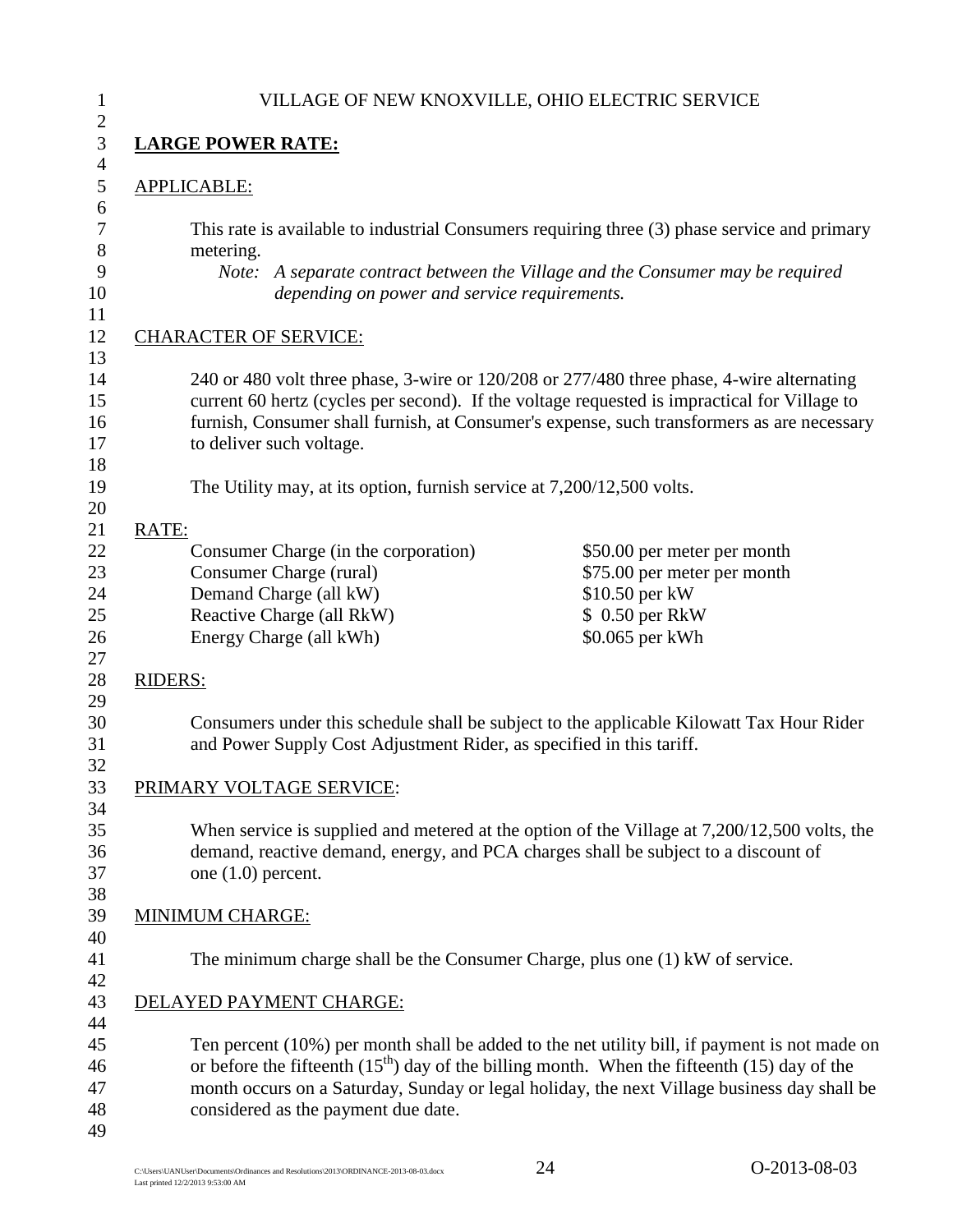|            | DETERMINATION OF kW BILLING DEMAND:                                                                                                                                                                                                                                                                                                                                                          |
|------------|----------------------------------------------------------------------------------------------------------------------------------------------------------------------------------------------------------------------------------------------------------------------------------------------------------------------------------------------------------------------------------------------|
| (1)<br>(2) | The billing load for the month shall be:<br>the highest fifteen (15) minute integrated demand as determined by the instruments<br>suitable for the purpose; or<br>at the option of the Utility, determined by taking 85% of the total connected load in<br>lighting, motors, heating and all other energy consuming devices.                                                                 |
|            | DETERMINATION OF RkW BILLING DEMAND:                                                                                                                                                                                                                                                                                                                                                         |
|            | The billing load for the month shall be the highest fifteen (15) minute integrated reactive<br>demand as determined by the instruments suitable for the purpose.                                                                                                                                                                                                                             |
|            | <b>TERMS AND CONDITIONS:</b>                                                                                                                                                                                                                                                                                                                                                                 |
|            | A minimum monthly contract service charge and a minimum contract term may be<br>established by the Village to Consumers having abnormal demand requirements (less than<br>150 hour use of maximum demand per month).                                                                                                                                                                         |
|            | When unusual construction costs, in the option of the Village, are involved to supply the<br>required service, the Village may require a contract term of one or more years in order to<br>properly amortize the "extra" costs of construction.                                                                                                                                              |
| years.     | At the option of the Village, service for Primary Power may only be available under service<br>contract with consideration for size, character and location of the Consumer's load and the<br>cost of facilities to be furnished by the Village for the Consumers not taking service at the<br>effective date of this Ordinance. Initially a contract shall have a minimum term of three (3) |
|            | Primary Power is only available upon written application to the Village and with reasonable<br>lead-time for implementation.                                                                                                                                                                                                                                                                 |
|            | All electric service of the Village is rendered under and subject to the General Service Rules<br>and Regulations of the Village as amended from time to time.                                                                                                                                                                                                                               |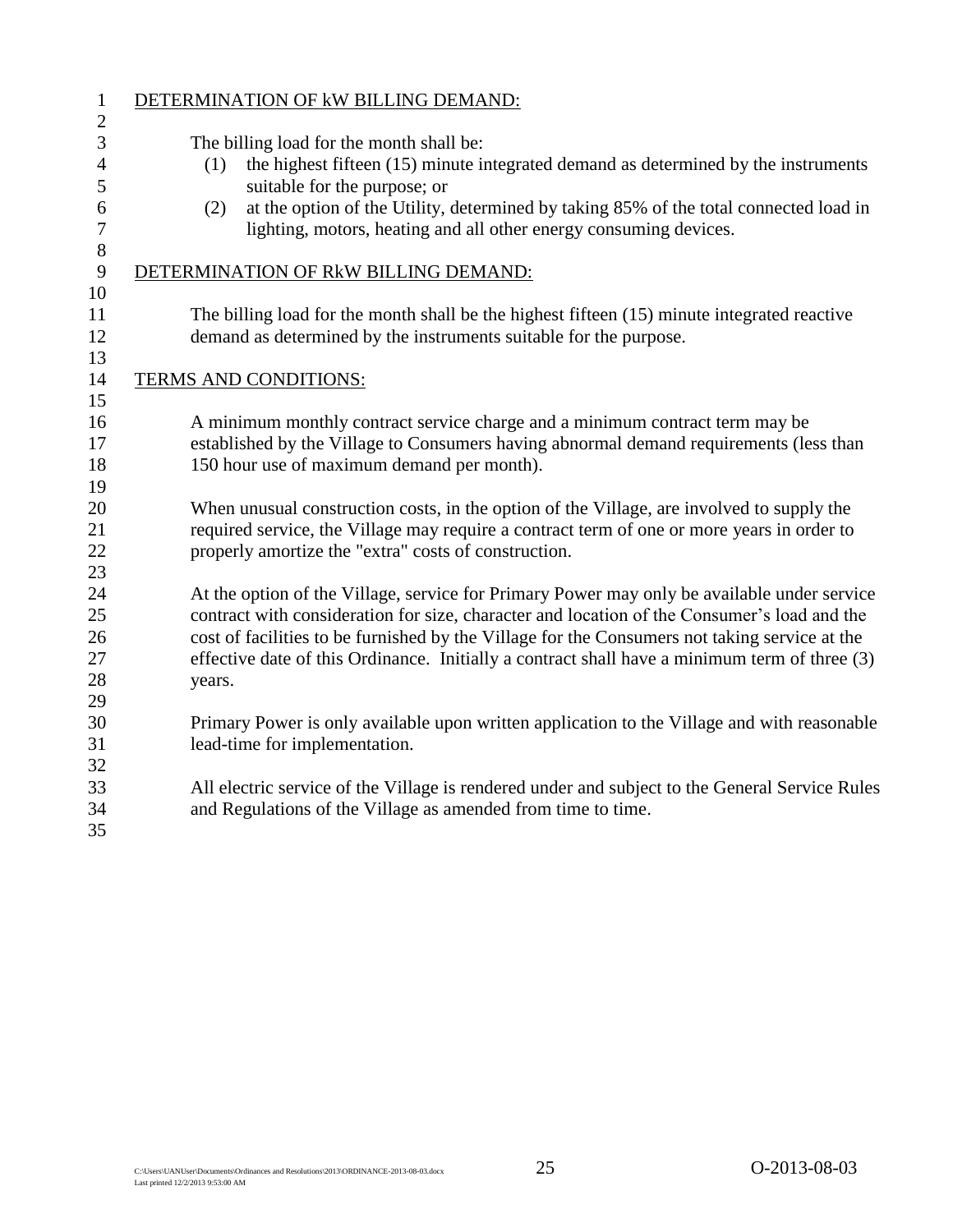<span id="page-29-0"></span>

|                    | PRIVATE OUTDOOR LIGHTING SERVICE:                                                                                                                                                                                                                                                                                                                                                                                                                                             |                    |
|--------------------|-------------------------------------------------------------------------------------------------------------------------------------------------------------------------------------------------------------------------------------------------------------------------------------------------------------------------------------------------------------------------------------------------------------------------------------------------------------------------------|--------------------|
| <b>APPLICABLE:</b> |                                                                                                                                                                                                                                                                                                                                                                                                                                                                               |                    |
|                    | To all Consumers served by the Village. The Village reserves the right to refuse or curtail<br>service when in its judgment an installation will be objectionable to neighboring property<br>owners.                                                                                                                                                                                                                                                                          |                    |
|                    | <b>CHARACTER OF SERVICE:</b>                                                                                                                                                                                                                                                                                                                                                                                                                                                  |                    |
|                    | This rate is available for all-night outdoor lighting service to any Consumer for lighting of<br>driveways and other outdoor areas on private property by aerial construction only, where<br>such service can be supplied by the installation of lighting fixtures or existing poles and<br>supplied directly from existing secondary circuits on such poles to the Consumers center<br>pole. All facilities shall be owned by the Village, except the Consumers center pole. |                    |
| RATE:              |                                                                                                                                                                                                                                                                                                                                                                                                                                                                               |                    |
|                    | For each lamp with luminaire, and where needed, an upsweep arm not over six (6) feet in<br>length, controlled automatically, where service is supplied from an existing pole and<br>secondary facilities of the Village.                                                                                                                                                                                                                                                      |                    |
|                    | 150 Watt High Pressure Sodium Lamp or<br>Existing 175 Watt Mercury Vapor                                                                                                                                                                                                                                                                                                                                                                                                      | $$6.10$ per month  |
|                    | 250 Watt High Pressure Sodium Lamp or<br>Existing 400 Watt Mercury Vapor                                                                                                                                                                                                                                                                                                                                                                                                      | $$10.15$ per month |
|                    | 400 Watt Metal Halide Floodlight                                                                                                                                                                                                                                                                                                                                                                                                                                              | $$14.66$ per month |
|                    | 1000 Watt Metal Halide Floodlight                                                                                                                                                                                                                                                                                                                                                                                                                                             | \$30.51 per month  |
|                    | Mercury Vapor fixtures will no longer be made available. Existing mercury vapor lights<br>shall be replaced with high pressure sodium upon failure.                                                                                                                                                                                                                                                                                                                           |                    |
|                    | DELAYED PAYMENT CHARGE:                                                                                                                                                                                                                                                                                                                                                                                                                                                       |                    |
|                    | Ten percent (10%) per month shall be added to the net utility bill, if payment is not made on<br>or before the fifteenth $(15th)$ day of the billing month. When the fifteenth (15) day of the<br>month occurs on a Saturday, Sunday or legal holiday, the next Village business day shall be<br>considered as the payment due date.                                                                                                                                          |                    |
|                    | TERMS OF CONTRACT:                                                                                                                                                                                                                                                                                                                                                                                                                                                            |                    |
|                    | For a fixed term of not less than two $(2)$ years, and for such time thereafter until terminated                                                                                                                                                                                                                                                                                                                                                                              |                    |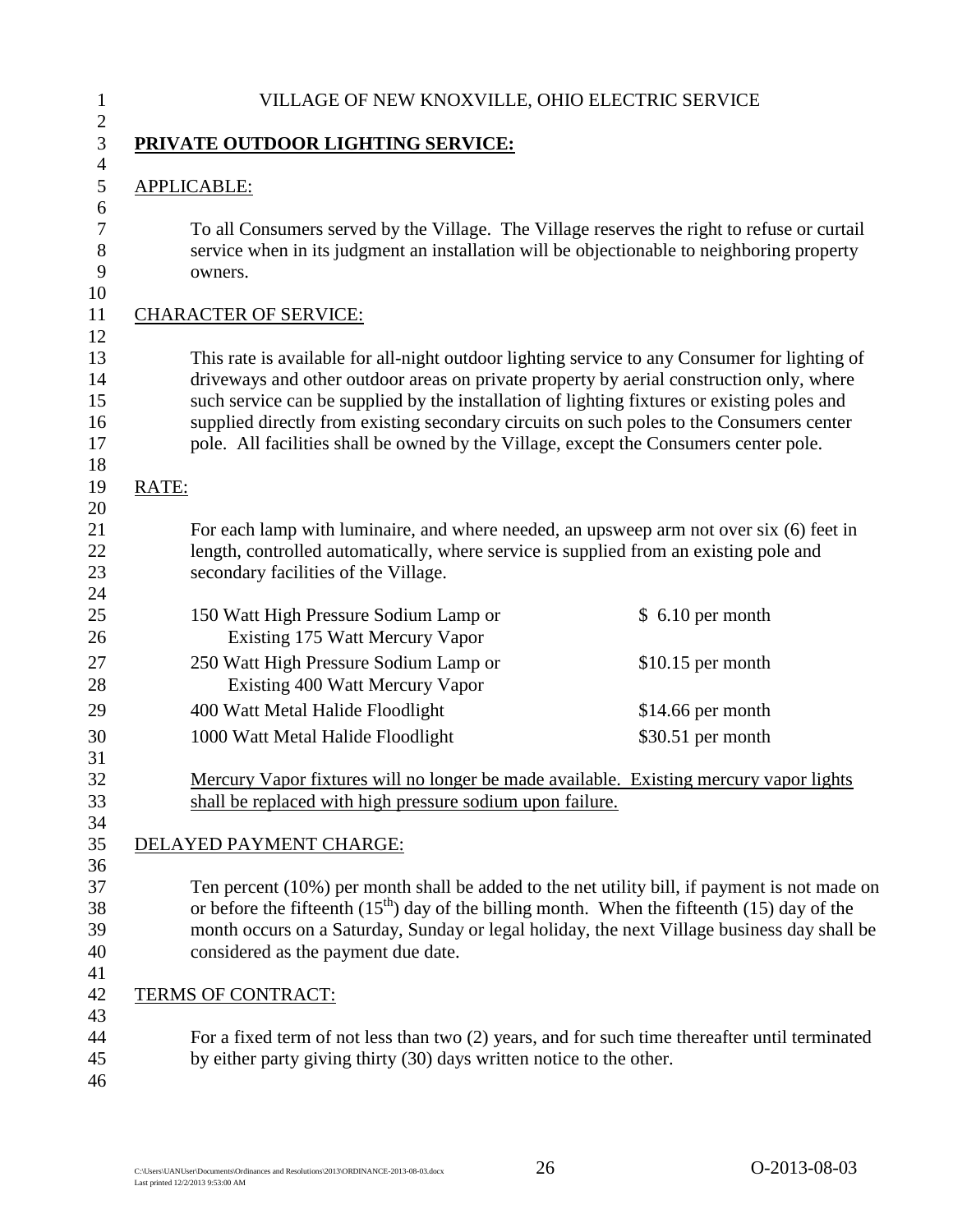<span id="page-30-0"></span>

| $\mathbf{1}$     | <b>POWER SUPPLY COST ADJUSTMENT RIDER:</b>                                                         |                                                           |  |  |  |  |
|------------------|----------------------------------------------------------------------------------------------------|-----------------------------------------------------------|--|--|--|--|
| $\boldsymbol{2}$ |                                                                                                    |                                                           |  |  |  |  |
| $\mathfrak{Z}$   | APPLICABILITY:                                                                                     |                                                           |  |  |  |  |
| $\overline{4}$   |                                                                                                    |                                                           |  |  |  |  |
| 5                | The Power Supply Cost Adjustment set forth herein shall apply to the Village's Electric Rate       |                                                           |  |  |  |  |
| 6                | Schedules that are subject to this Rider. The applicable adjustment shall be applied to the Total  |                                                           |  |  |  |  |
| $\boldsymbol{7}$ | kWh billed to the Consumer for the meter reading period that the Village determines as most nearly |                                                           |  |  |  |  |
| $8\,$            | corresponding to the meter reading period(s) set forth in the Village's purchased power billings   |                                                           |  |  |  |  |
| 9                | from its supplier(s).                                                                              |                                                           |  |  |  |  |
| 10               |                                                                                                    |                                                           |  |  |  |  |
| 11               |                                                                                                    | MONTHLY DETERMINATION OF POWER SUPPLY COST ADJUSTMENT:    |  |  |  |  |
| 12               |                                                                                                    |                                                           |  |  |  |  |
| 13               | Each month, the Village's Power Supply Cost Adjustment (PSCA) shall be determined as follows:      |                                                           |  |  |  |  |
| 14               |                                                                                                    |                                                           |  |  |  |  |
| 15<br>16         |                                                                                                    | $PSCA = [APSC - BPSC] \times 1.12$                        |  |  |  |  |
| 17               |                                                                                                    |                                                           |  |  |  |  |
| 18               | Where:                                                                                             |                                                           |  |  |  |  |
| 19               |                                                                                                    |                                                           |  |  |  |  |
| 20               | $APSC =$                                                                                           | The Village's running three month average Power           |  |  |  |  |
| 21               |                                                                                                    | Supply Cost per kWh, which shall be determined to 4       |  |  |  |  |
| 22               |                                                                                                    | decimal places by dividing (1) the sum of the most        |  |  |  |  |
| 23               |                                                                                                    | recent three month's total purchased power billings from  |  |  |  |  |
| 24               |                                                                                                    | all power suppliers, including development costs          |  |  |  |  |
| 25               |                                                                                                    | associated with future power supply resources, by (2) the |  |  |  |  |
| 26               |                                                                                                    | total energy delivered to the Village over the same three |  |  |  |  |
| 27               |                                                                                                    | month period.                                             |  |  |  |  |
| 28               |                                                                                                    |                                                           |  |  |  |  |
| 29               | <b>BPSC</b><br>$\equiv$                                                                            | \$0.0667 per kWh (effective December 1, 2013), and        |  |  |  |  |
| 30               |                                                                                                    |                                                           |  |  |  |  |
| 31               |                                                                                                    | \$0.0643 per kWh (effective December 1, 2014)             |  |  |  |  |

<span id="page-30-1"></span>\$0.0643 per kWh (effective December 1, 2014)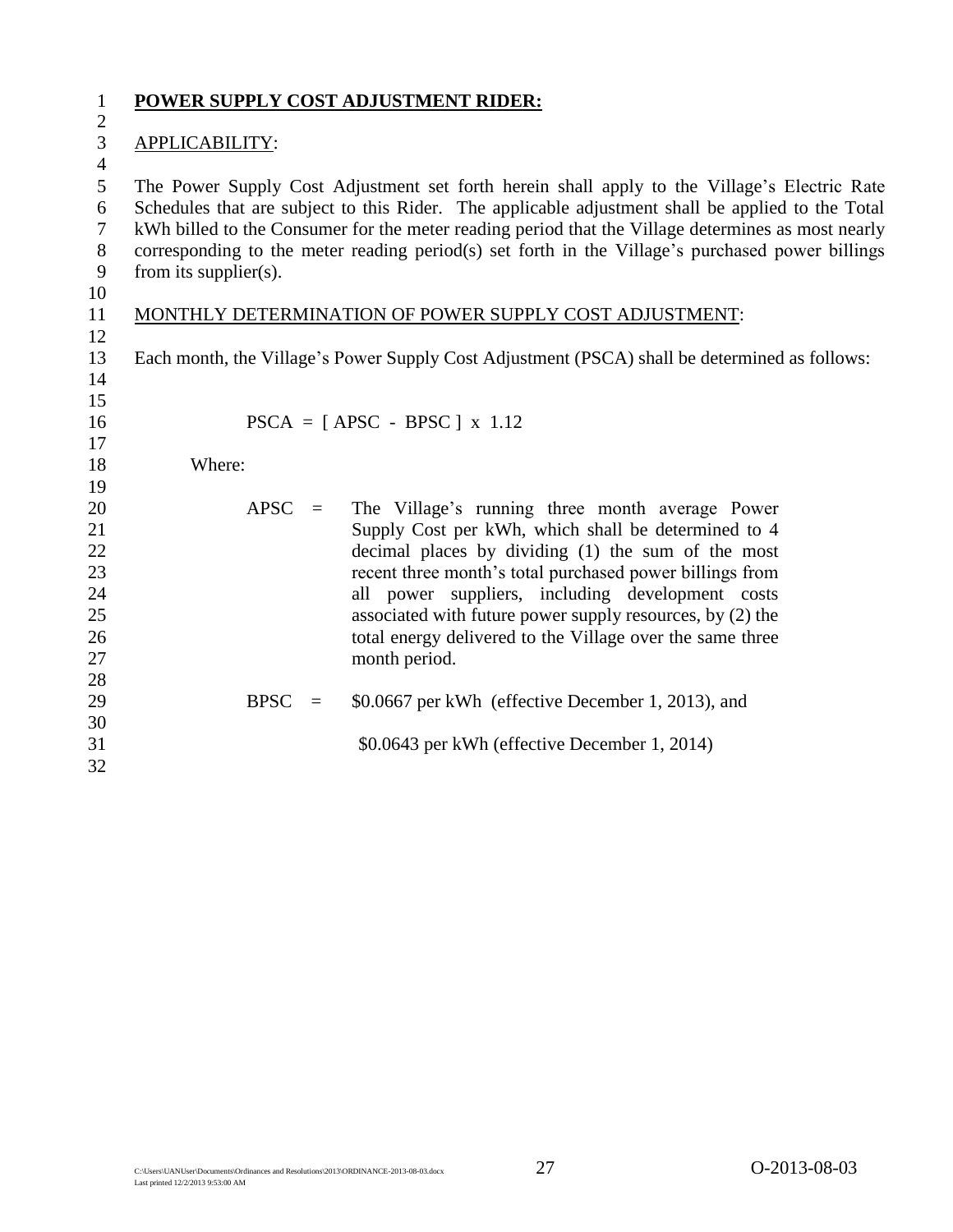| $\mathbf 1$    |                                                                                                                                                                                 | <b>KILOWATT HOUR TAX RIDER:</b>                                                  |                                                                            |  |  |  |  |  |
|----------------|---------------------------------------------------------------------------------------------------------------------------------------------------------------------------------|----------------------------------------------------------------------------------|----------------------------------------------------------------------------|--|--|--|--|--|
| $\mathbf{2}$   |                                                                                                                                                                                 |                                                                                  |                                                                            |  |  |  |  |  |
| $\mathfrak{Z}$ | Applicability:                                                                                                                                                                  |                                                                                  |                                                                            |  |  |  |  |  |
| $\overline{4}$ |                                                                                                                                                                                 |                                                                                  |                                                                            |  |  |  |  |  |
| 5              | The kWh tax is based on actual kWh delivered to all Consumers for all service (including the                                                                                    |                                                                                  |                                                                            |  |  |  |  |  |
| 6<br>$\tau$    | municipality) on the distribution system, excluding Federal facilities. If no meter is used, usage<br>shall be estimated.                                                       |                                                                                  |                                                                            |  |  |  |  |  |
|                |                                                                                                                                                                                 |                                                                                  |                                                                            |  |  |  |  |  |
| 8              |                                                                                                                                                                                 |                                                                                  |                                                                            |  |  |  |  |  |
| 9<br>10        | <b>Tax Rates:</b>                                                                                                                                                               |                                                                                  |                                                                            |  |  |  |  |  |
| 11             |                                                                                                                                                                                 | First 2,000 kWh:                                                                 | \$0.00465                                                                  |  |  |  |  |  |
| 12             |                                                                                                                                                                                 | Next 13,000 kWh:                                                                 | \$0.00419                                                                  |  |  |  |  |  |
| 13             |                                                                                                                                                                                 | All Over 15,000 kWh:                                                             | \$0.00363                                                                  |  |  |  |  |  |
| 14             |                                                                                                                                                                                 |                                                                                  |                                                                            |  |  |  |  |  |
| 15             |                                                                                                                                                                                 |                                                                                  |                                                                            |  |  |  |  |  |
| 16             | The above rates are based on a thirty (30) day billing cycle. If the billing cycle is more or less than<br>a thirty (30) days, the tax shall be based on the Daily Calculation. |                                                                                  |                                                                            |  |  |  |  |  |
| 17             |                                                                                                                                                                                 |                                                                                  |                                                                            |  |  |  |  |  |
| 18             |                                                                                                                                                                                 | The Daily Calculation shall be determined as follows:                            |                                                                            |  |  |  |  |  |
| 19             |                                                                                                                                                                                 |                                                                                  |                                                                            |  |  |  |  |  |
| 20             | A.                                                                                                                                                                              | Determine the total number of kWh used during the billing cycle;                 |                                                                            |  |  |  |  |  |
| 21             | <b>B.</b>                                                                                                                                                                       | Divide the total kWh by the number of days in the billing cycle (daily average   |                                                                            |  |  |  |  |  |
| 22             |                                                                                                                                                                                 | usage);                                                                          |                                                                            |  |  |  |  |  |
| 23             | C.                                                                                                                                                                              | Multiply the daily average usage over the following rate blocks to calculate the |                                                                            |  |  |  |  |  |
| 24             |                                                                                                                                                                                 | average daily tax:                                                               |                                                                            |  |  |  |  |  |
| 25             |                                                                                                                                                                                 | First 67 kWh:                                                                    | \$0.00465                                                                  |  |  |  |  |  |
| 26             |                                                                                                                                                                                 | Next 433 kWh:                                                                    | \$0.00419                                                                  |  |  |  |  |  |
| 27             |                                                                                                                                                                                 | All Over 500 kWh:                                                                | \$0.00363                                                                  |  |  |  |  |  |
| 28             |                                                                                                                                                                                 |                                                                                  |                                                                            |  |  |  |  |  |
| 29             | D.                                                                                                                                                                              |                                                                                  | Multiply the average daily tax by the number of days in the billing cycle. |  |  |  |  |  |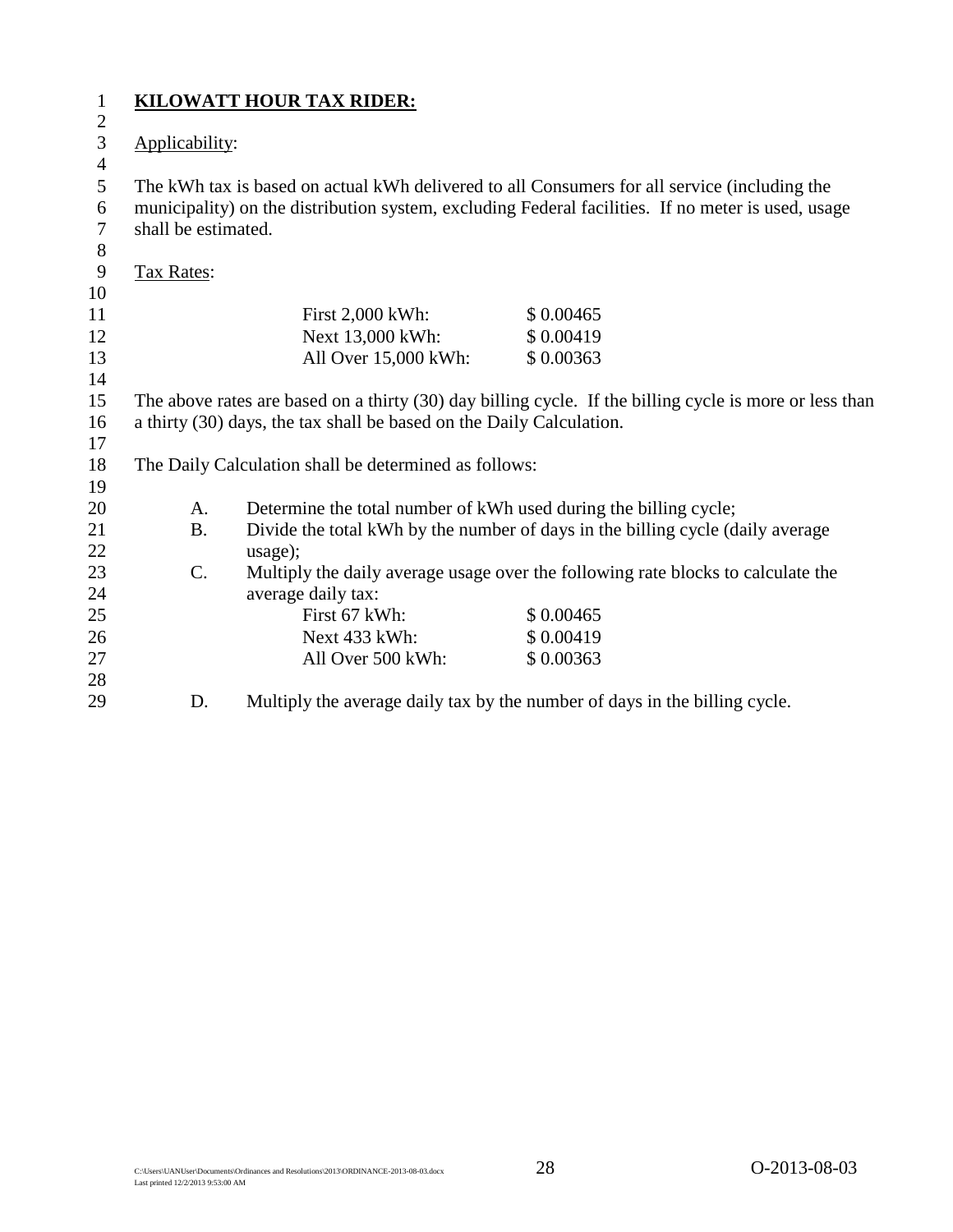#### **SECTION III - EFFECTIVE DATE OF ORDINANCE**

This Ordinance is hereby declared to be necessary for the preservation of the public peace, health and safety of said Village; to secure safety from fire, and other dangers, to promote health and the general welfare, and other public requirements. All ordinances or parts of ordinances in conflict herewith are hereby repealed.

This ordinance shall be in full force and take effect from and after the earliest period allowed by law.

1st reading 08/13/2013; 2<sup>nd</sup> reading 09/10/2013.

Passed and approved this 8th day October, 2013.

ATTEST:

**Janet Beall Village Fiscal Officer** 

Keith Leffel Mayor

 $75$ This

**Mlage Solicitor** 

**AFFIDAVIT OF POSTING** STATE OF OHIO, COUNTY OF AUGLAIZE:

I, Janet Beall, Village Fiscal Officer, Village of New Knoxville, Ohio, being first duly sworn, depose and say that on the  $\frac{A}{d}$  day of October, 2013, I posted Ordinance O-2013-08-03 as provided.

Janet Beall **Fiscal Officer** Sworn in my presence this of February of . 2013.  $\tilde{z}$ Jaso This Notary Public JASON E. THIS, Attorn **pc 147 03 R.C** 

| Keith Leffel                                                                                                                                                      | Rex A. Katterheinrich, P.E. | Janet Beall, CPFA               | Diana Dyrness                 |  |
|-------------------------------------------------------------------------------------------------------------------------------------------------------------------|-----------------------------|---------------------------------|-------------------------------|--|
| Mayor                                                                                                                                                             | Administrator               | <b>Fiscal Officer</b>           | <b>Utility Clerk</b>          |  |
| mayor@newknoxville.com                                                                                                                                            | admin@newknoxville.com      | fiscal.officer@newknoxville.com | utilityclerk@newknoxville.com |  |
| Doug Cain<br><b>Shane Puckett</b><br>Superintendent of Electric &<br>Superintendent of Water<br>wtp@newknoxville.com<br>Public Works<br>electric@newknoxville.com |                             |                                 |                               |  |